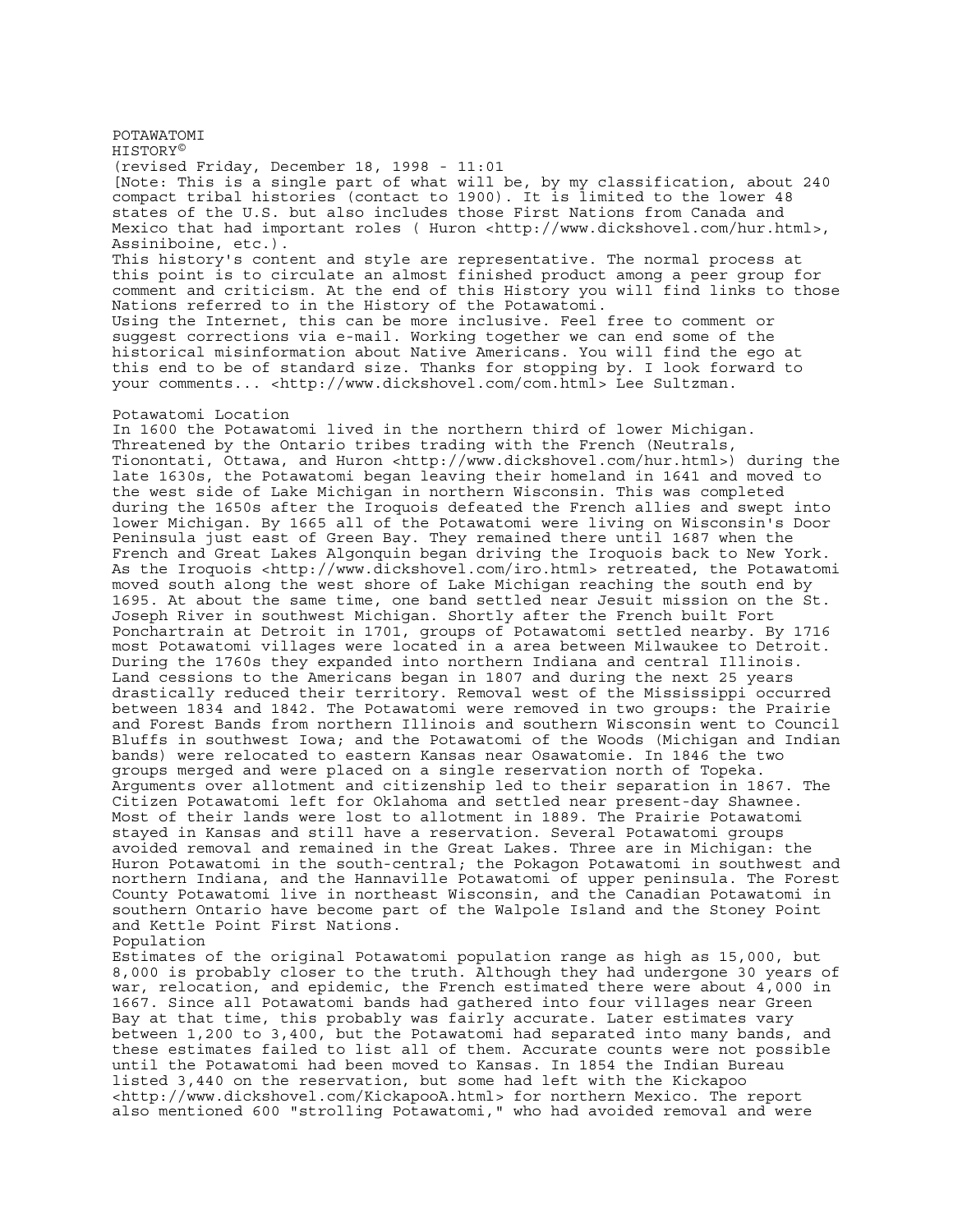somewhere in Michigan, Indiana, and Wisconsin. It also failed to include the 4-600 Potawatomi in Canada. The 1910 census listed 2,440 Potawatomi in the United States, with another 180 in Canada - total of 2,620. The current population of all Potawatomi in Canada and the United States is almost 28,000. Names The Potawatomi name is a translation of the Ojibwe "potawatomink" meaning "people of the place of fire." Similar renderings of this are: Fire Nation, Keepers of the Sacred Fire, and People of the Fireplace - all of which refer to the role of the Potawatomi as the keeper of the council fire in an earlier alliance with the Ojibwe <http://www.dickshovel.com/ojib.html> and Ottawa. In their own language, the Potawatomi refer to themselves as the Nishnabek or "people" (similar to the Ojibwe name for themselves, Anishinabe (Anishinaubag, Neshnabek). A lengthy name like Potawatomi has had a variety of spellings: Pattawatima, Putawatimes, Pouteouatims, and Poutouatami. Also called: Adawadeny or Atowateany (Iroquois), Assistaeronon (Huron), Kunuhayanu (Caddo), Ouapou, Pekineni ( Fox <http://www.dickshovel.com/sf.html>), Pous, Poux, or Pu (French), Tcashtalalgi (Creek), Undatomatendi (Huron), Wahhonahah ( Miami <http://www.dickshovel.com/mia.html>), Wahiucaxa (Omaha), Wahiuyaha (Kansa), and Woraxa (Iowa, Missouri, Otoe, and Winnebago). Language Central Algonquin - very close to Ojibwe and Ottawa. Sub-Nations During the 1700s there were three groups of Potawatomi based on location: Detroit Potawatomi - southeast Michigan Prairie Potawatomi - northern Illinois St. Joseph Potawatomi - southwest Michigan By 1800 the names and locations of these three divisions had changed to: Potawatomi of the Woods - southern Michigan and northern Indiana Forest Potawatomi - northern Wisconsin and upper Michigan Potawatomi of the Prairie - northern Illinois and southern Wisconsin Villages Illinois Villages: Assiminehkon (Paw-Paw Grove), Calumet, Chicago, Little Rock, Mesheketeno, Minemaung, Mosheketeno, Nayonsay, Rock Village, Sandy Creek, Sawmehnaug, Secawgo, Shaytee (Grand Bois), Shobonier (Shabbona), Soldier's Village, and Waisuskuck. Indiana Villages: Abercronk, Ashkum, Aubbeenaubbee, Checkawkose, Chekase, Chichipe Outipe, Chippoy (Chipaille), Comoza, Elkhart (Miami), Kethtippecagnunk (Wea), Kinkash, Macon, Massac, Mamotway, Maukekose, Menominee, Menoquet, Mesquawbuck, Metea, Moran, Mota, Muskwawasepeotan, Pierrish, Rum, Tassinong, Tippecanoe, Toisa, Wanatah, Wimego, Winamac, and Wonongoseak. Michigan Villages: Bawbee's Village, Big Wolf, Cheenauge, James Burnett, Koassun, Le Clerc, Macousin, Mangachqua, Mary Ann, Matchebenashshewish, Matchkee, Menoquet, Mickkesawbee, Moccasin, New Village, Nottawaseppi (Natowapsepe), Pokagon, Prairie Ronde, Saint Joseph, Seginsavin, Tondagaie, Tonguish, Topenebee, and Wolf Rapids. Wisconsin Villages: Big Foot (Gros Pied, Maumksuck), Manitowoc, Maquanago, Mechingan, Milwaukee (Ojibwe, Ottawa), Mitchigami, Mukwonago, Oconomowoc, Rock County, St. Michael, Skunk Grove, Waubekeetschuk, and Waukesha. At present, there are seven separate groups of Potawatomi - six in the United States and one in Canada: Canada - When removal to Kansas and Iowa began in the 1830s, some Potawatomi escaped by moving to Canada. Those from Indiana and lower Michigan slipped into southern Ontario, where they settled among the Ojibwe and Ottawa at Walpole Island, Stoney Point, Kettle Point, Caradoc, and Riviere aux Sables. At the same time, other groups of Potawatomi west of Lake Michigan crossed near Sault Ste. Marie to the Ojibwe and Ottawa communities on Cockburn and Manitoulin Islands. After the "heat was off," some of the northern groups returned to the United States and became the Hannaville Potawatomi. Although Canada listed 290 Potawatomi in Ontario in 1890, the Canadian Potawatomi over the years have intermarried with the Ojibwe and Ottawa blurring tribal identity. At present, more than 2,000 Native Americans in Canada can claim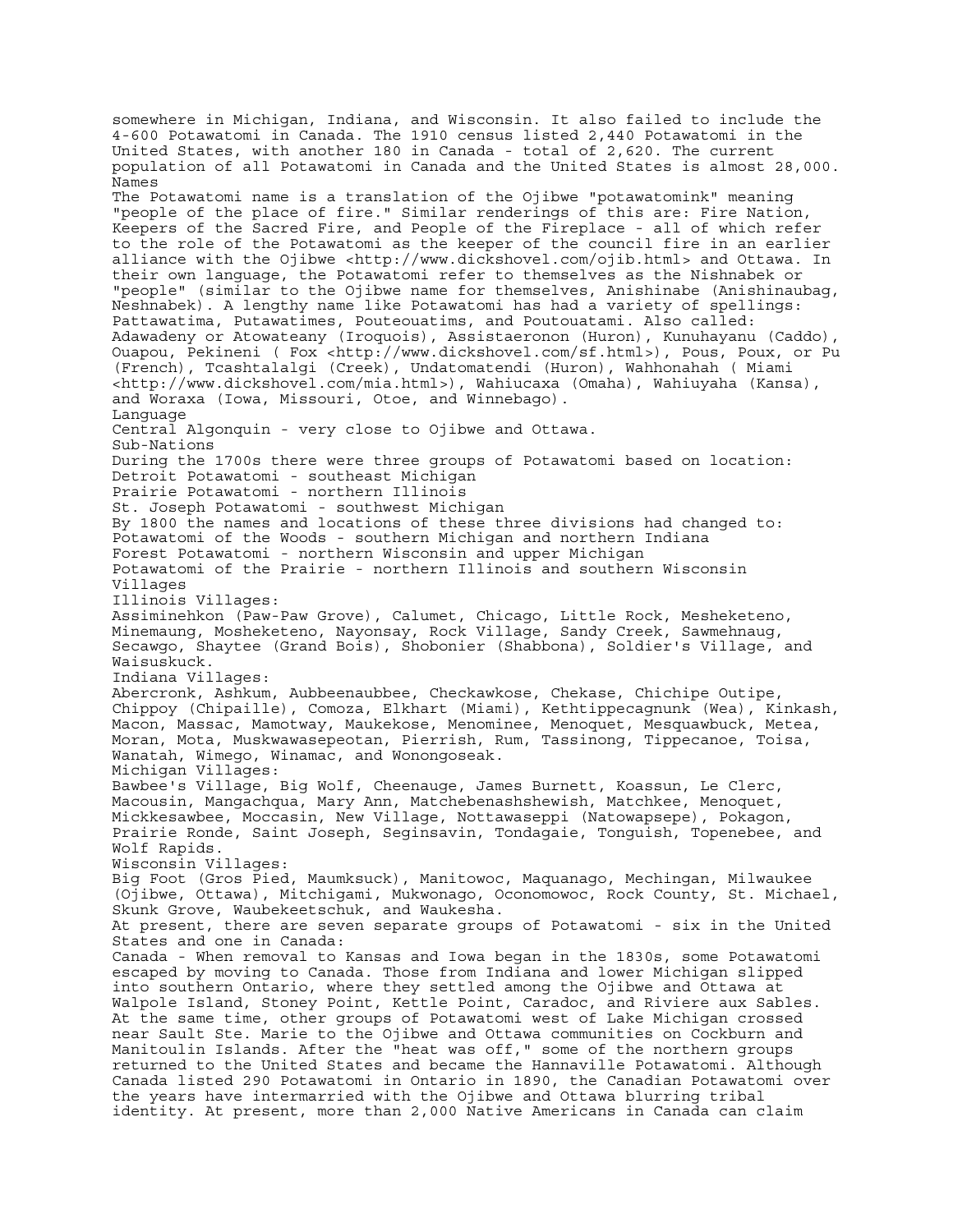Potawatomi descent.

Citizen Potawatomi - Federally recognized, the Citizen Potawatomi are the largest Potawatomi group. Most are descended from the Potawatomi of the Woods (southern Michigan and northern Indiana) including the Mission Band from St. Joseph in southwest Michigan. Acculturated and mostly Christian, it was easier for them to accept allotment and citizenship in 1861 than the more traditional Prairie Potawatomi. This led to a separation (not on the best of terms) in 1870 when the Citizens moved to Oklahoma. Allotment took most of their land in 1889, and they have kept only 4,371 acres, less than two acres of which is tribally owned! Most Citizen Potawatomi have remained in Oklahoma - the Indian Bureau listing 1,768 of them in 1908 - but during the dust bowl of the 1930s, many left for California. Headquartered in Shawnee, they are organized under the Oklahoma Indian Welfare Act with a current enrollment of more than 18,000. Forest County Potawatomi - Probably the most traditional group, the Forest County Potawatomi of northern Wisconsin have retained much of their original language, religion, and culture. They are descended from three Potawatomi bands from Lake Geneva in southern Wisconsin who avoided removal by moving north to the Black River and Wisconsin Rapids. In 1867 they were joined by Potawatomi who had left Kansas. In 1913 the government accepted their residence in Wisconsin and purchased 12,000 acres for them. Since the original intention was to distribute this in individual allotments, the parcels were scattered, but resistance to individual ownership delayed this until they had re-organized under the 1934 Indian Reorganization Act. All land, except for 200 acres, is tribally owned. Federally recognized with an enrollment close to 800, they live in three separate communities with the tribal headquarters in Crandon, Wisconsin.

Hannaville Potawatomi - The Hannaville Potawatomi at Wilson in upper Michigan share a similar history with their Forest County counterparts. Originally from Illinois and Wisconsin, they refused to leave after 1834 and moved to northern Wisconsin. For a time, some lived with the Menominee while others stayed with the Ojibwe and Ottawa in Canada. Some returned to the United States in 1853 but were landless. Peter Marksnian, an Ojibwe missionary, found some land for them in 1883, and Hannaville was named after his wife. Congress in 1913 acknowledged the Hannaville Potawatomi and purchased 3,400 acres of scattered parcels - 39 acres were added in 1942. Federally recognized since 1936, membership is almost 900.

Huron Potawatomi (Nottawaseppi) - Originally a part of the Detroit Tribes in southeastern Michigan, the Huron Potawatomi did not entirely escape removal. Gathered by soldiers and sent to Kansas in 1840, the bands of Mogwago and Pamptopee escaped and returned to Michigan. The government relented in 1845 when President Polk signed a bill giving 40 acres of public lands in southeast Michigan to the Huron Potawatomi. Another 80 acres was added to this in 1848, with a Methodist mission established the following year. Most Huron Potawatomi became citizens and took their lands in severalty during 1888, and federal tribal status was officially terminated during 1902. However, the Nottawaseppi continued their tribal organization and traditions, and with an enrollment of approximately 600, they were successful in regaining their federal recognition late in 1995.

Pokagon Potawatomi - Roman Catholic and acculturated because of the St. Joseph mission, the Pokagon were protected from removal by treaty and were allowed to stay in southwest Michigan. Their name derives from Chief Simon Pokagon, a famous Native American lecturer during the 1850s. Refused tribal status under the Indian Reorganization Act (1934), their long struggle to gain federal recognition finally succeeded in 1994. With tribal offices located in Dowagiac, Michigan, the Pokagon are in the process of reacquiring a land base. Currently, most of their 2,600 members are scattered among the general populations of southern Michigan and northern Indiana.

Prairie Potawatomi - Formed from the Forest and Prairie Potawatomi bands west of Lake Michigan, they were removed to southwest Iowa in 1834. They were accompanied by Ottawa and Ojibwe from the same area who merged with them. Placed on a Kansas reservation in 1846 with the Potawatomi of the Woods and Mission Band, the Prairie Potawatomi preferred to hold their land in common and remained in Kansas when the Citizens left for Oklahoma in 1870. They were eventually forced to accept allotment which reduced their land from 77,400 acres to the current 20,325 - 560 tribally owned. Population in 1908 was only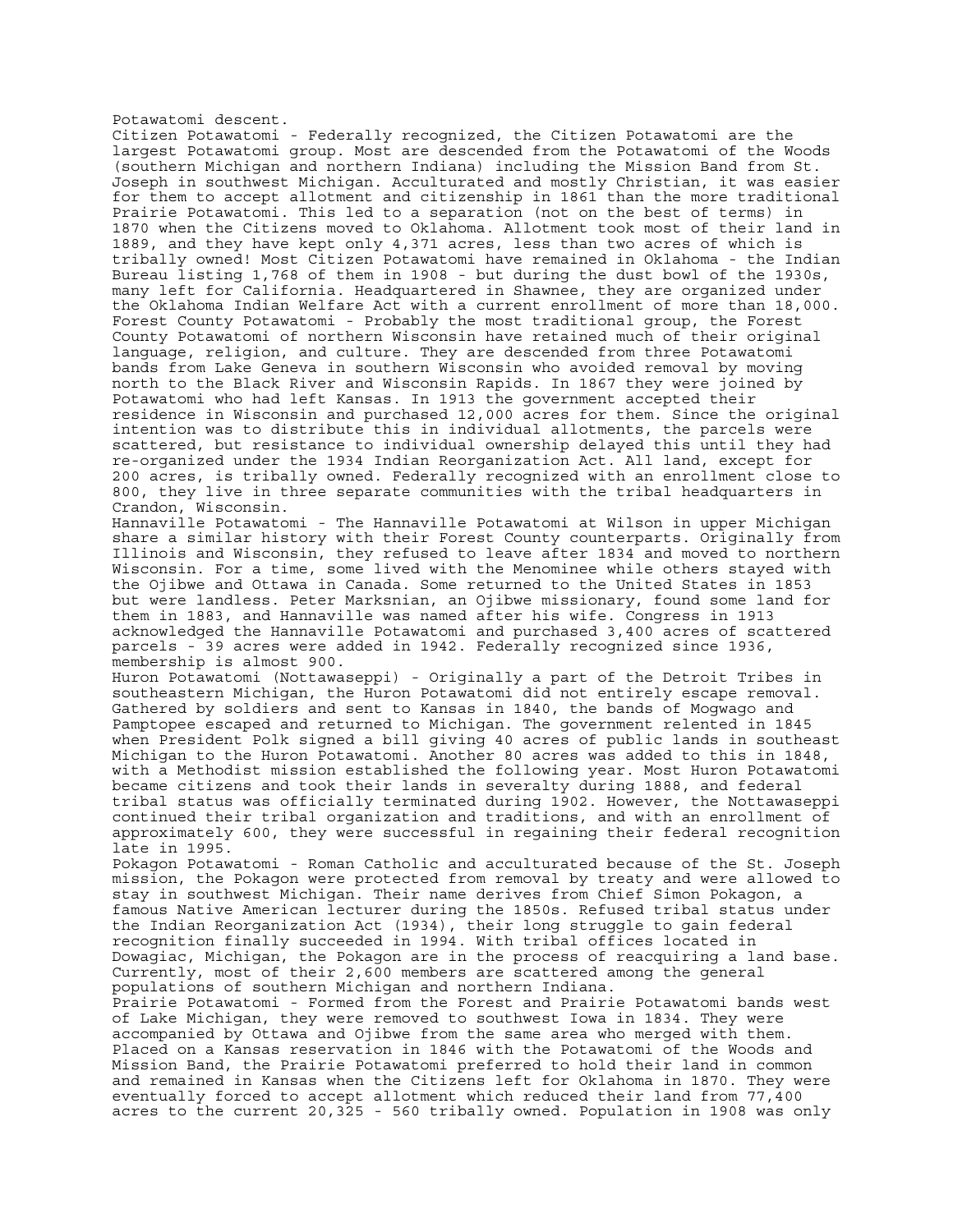676, but since then, it has grown to almost 4,000 with the tribal headquarters in Mayetta, Kansas. The Prairie Potawatomi are usually traditional, and many practice either the Drum Religion or belong to the Native American Church. Culture

The Potawatomi originally provided for themselves as hunter/gatherers because they were too far north for reliable agriculture. Like the closely-related Ojibwe and Ottawa, their diet came from wild game, fish, wild rice, red oak acorns, and maple syrup, but the Potawatomi were adaptive. After being forced by the Beaver Wars (1630-1700) to relocate to Wisconsin, they learned farming from the Sauk, Fox, Kickapoo, and Winnebago

<http://www.dickshovel.com/win.html>. When the French arrived at Green Bay, Potawatomi women were tending large fields of corn, beans, and squash. They even took their agriculture a step further and in time were known for their medicinal herb gardens. Agriculture was an extension of the women's role as gathers, but other than clearing the fields, the men remained hunters and warriors.

By 1660 the Potawatomi were agricultural, and their movement south after 1680 was most likely motivated by a desire for better soil and a longer growing season. Other things changed as European contact continued. Besides the switch to metal tools and firearms, the Potawatomi by the 1760s were abandoning birchbark canoes for horses "borrowed" from white settlers. This served well for buffalo hunts, first on the prairies of northern Indiana and Illinois, and later the Great Plains. One other skill they adopted was standard infantry tactics from their wars with the Americans, and during their fights in Kansas during the 1850s, the Pawnee experienced the devastating effect of continuous fire as Potawatomi warriors maintained a steady advance in two alternating ranks, the first kneeling and firing while the other stood to the rear and reloaded.

Early French accounts describe the Potawatomi as a little shorter, but more robust and darker skinned than other Algonquin. Otherwise, Potawatomi were a typical Great Lakes tribe. Summer villages were fairly large with rectangular, bark-covered (or woven brush) houses. After their buffalo hunt in the fall, they separated into small hunting camps of extended families. Winter homes were oval, dome-shaped wigwams resembling those of the Ojibwe. In later periods, most Potawatomi preferred log cabins much like their white neighbors. While some polygamy occurred with men marrying two or more sisters, the Potawatomi were generally more strict about chastity than other tribes. Kinship was determined by patrilineal descent, although marriage was matrilocal (husband moved in with his wife's family). Warriors wore their hair long except in times of war when they shaved their heads except for a scalplock to which they added an upright roach of porcupine hair with an eagle feather. War paint was red and black. Women's hair was parted in the middle with a single long braid behind.

The Potawatomi followed the Ojibwe pattern of tribal identity with little central political organization. The independent bands were bound to each other by a common language and a shared clan system which cut across band lines. This was later reinforced by the Midewiwin (Grand Medicine Society), a secret religious organization of both men and women, whose members performed elaborate healing ceremonies to deal with epidemics. Although their political structure was not what Europeans expected, it functioned quite well, and Potawatomi bands rarely fought each other and could cooperate when the situation required. However, it created problems for the Americans in negotiations. Separate treaties were needed with each band, and before they were finished, the Potawatomi had signed forty-two separate documents with the United States.

History

In a tradition shared by all three tribes, the Potawatomi came from the northeast with the Ottawa and Ojibwe to the eastern shore of Lake Huron. This is believed to have happened sometime around 1400 after the North American climate became colder. The Ottawa remained near the French River and on Manitoulin and the other islands in Lake Huron, but the Potawatomi and Ojibwe continued north along the shoreline until they reached Sault St. Marie. About 1500, the Potawatomi crossed over and settled in the northern third of lower Michigan. Although separated, the three related tribes remembered their earlier alliance and referred to each other as the "three brothers." As the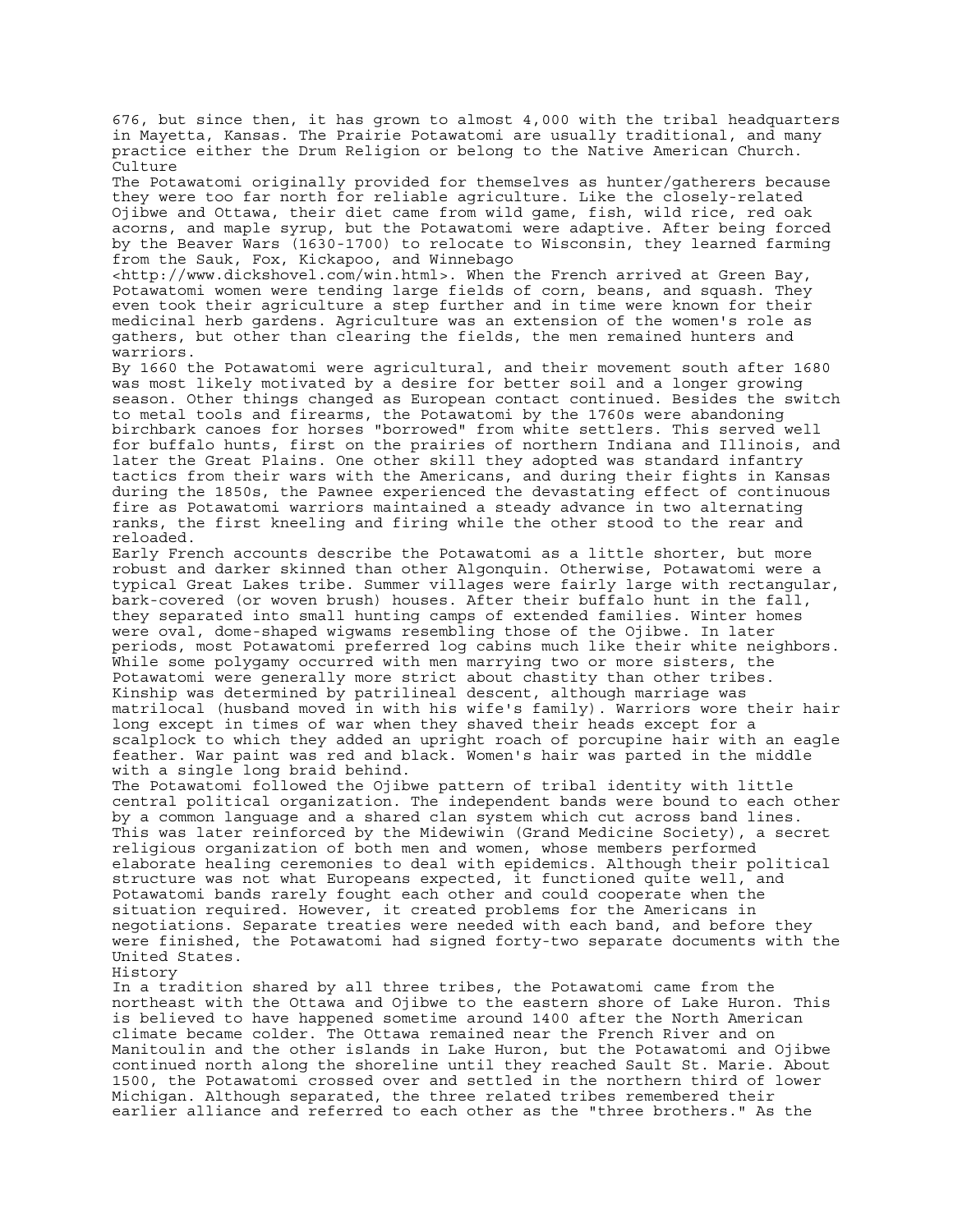keepers of the council fire of this old alliance, the Potawatomi were called "potawatomink" or "people of the place of fire."

Although they did not meet until later, the French first learned of the Potawatomi on far side of the "Great Freshwater Sea" when the Huron mentioned them to Champlain in 1615 during his first visit to their villages. There is a chance Jean Nicollet may have met the Potawatomi in 1634 while enroute to Green Bay to arrange a truce between the Winnebago and the Ottawa and Huron. However, Nicollet followed the north shore of Lake Michigan, so it is probable he missed them. In any case, his list of the tribes living on Lake Michigan (many of whom he never met) became the basis for first mention of the Potawatomi in the Jesuit Relations of 1640. French contact occurred the following year during the visit of Jesuits Charles Raymbault and Issac Jogues to the Ojibwe at Sault Ste. Marie. By this time, some of the Potawatomi had already moved to the west side of Lake Michigan. During the 1630s, the Huron, Ottawa, Neutral <http://www.dickshovel.com/neutral.html>, and Tionontati <http://www.dickshovel.com/hur.html> had exhausted the beaver in their homelands and were seizing new hunting territory from the tribes in lower Michigan.

Because the French at this time rarely ventured beyond the Huron villages, they only knew of this from the Huron who, borrowing the Ottawa name for the Potawatomi, referred to all Algonquin in lower Michigan (Potawatomi, Mascouten <http://www.dickshovel.com/mas.html>, Fox, Sauk, and Kickapoo) as Assistaeronon (Fire Nation). Since there was no threat to the fur trade, the French did not try to intervene. The warfare in lower Michigan was a part of the Beaver Wars (1630-1700) which had started in the east between the Frenchallied Algonkin <http://www.dickshovel.com/alg.html> and Montagnais <http://www.dickshovel.com/mon.html> fighting the Dutch-allied Iroquois for the upper St. Lawrence River. This set off a chain reaction as tribes competed with each other for territory and fur. As the Iroquois gained the advantage, they were threatening to cut the trade route through the Ottawa Valley to the Great Lakes, and the French began selling firearms to the Huron, Ottawa, and Algonkin. The Dutch countered with their own sales to the Iroquois, and after British and Swedish entered the picture, it was an arms race. The French weapons found their way through trade to the Tionontati and Neutrals, who turned them against the Michigan tribes. With only traditional weapons, the Potawatomi and others resisted bravely, but at a tremendous disadvantage. The Potawatomi which the Jesuits met at Sault Ste. Marie in 1641 had been among the first to leave. After crossing the lake, they had first attempted to settle near Green Bay, but the hostile reception received from the Winnebago forced them north to a refuge with the Ojibwe. During the nest few years, other refugee tribes arrived in Wisconsin from lower Michigan, and the Winnebago, Menominee, and Illinois soon had more invaders than they could handle. Sometime between 1642 and 1652, the Winnebago became involved in a war with the Fox who had settled uninvited on the west side of Lake Winnebago. Enroute to attack a Fox village, 500 Winnebago warriors were caught on the lake in their canoes by a storm and drowned. The Winnebago drew themselves into a single large village which was perfect for the epidemic which struck next. Shortly afterwards, they were nearly exterminated in a war with the Illinois. Aside occasional skirmishes with the Dakota (Sioux) or Ojibwe (Chippewa), there was little resistance after fall of the Winnebago to the resettlement of other refugees in Wisconsin. The French allies and trading partners started the depopulation of lower Michigan but never finished it. Iroquois victories in the east drove the Algonkin and Montagnais from the upper St. Lawrence and lower Ottawa Valleys

and cut the trade route from the Great Lakes. To shorten the travel distance for the Huron and Ottawa, the French built a new post at Montreal in 1642, but with Iroquois war parties roaming the lower Ottawa River, only large canoe convoys could get through. As the flow of fur slowed to a trickle, the French in 1645 were forced to agree to a peace with the Mohawk and promised to remain neutral in future wars between the Iroquois and Huron. During the next two years, the Iroquois, who were running out of beaver in their own homeland, used every diplomatic means to gain Huron permission to hunt in their territory or to be allowed to pass through to hunt in the lands beyond. When their requests were denied, the Iroquois resorted to war. After two years of attacks on villages in the Huron homeland, 2,000 Iroquois warriors in March of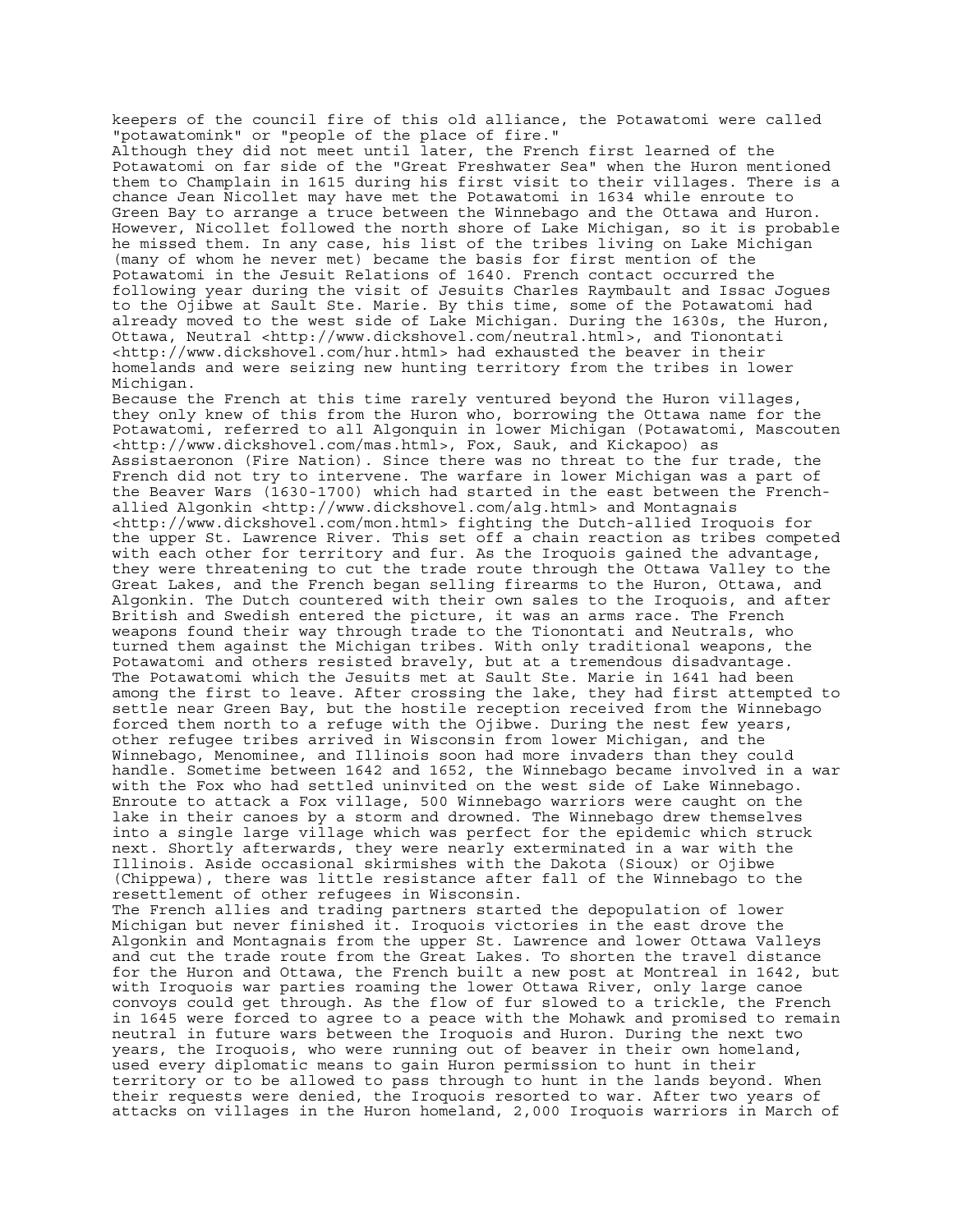1649 launched a coordinated attack which overran and destroyed the Huron Confederacy.

Huron who survived the onslaught fled to neighboring tribes, only to have the Iroquois pursue them and destroy their allies. The Tionontati fell later that year followed by the Algonkin and Nipissing in 1650. The Neutral suffered a similar fate during 1651, and the Erie were defeated after a three-year war with the Iroquois which ended in 1656. At the same time, Iroquois war parties swept into lower Michigan and completed the expulsion of its original inhabitants. During the next forty years, lower Michigan was a "no man's land" between the Iroquois and their defeated enemies in Wisconsin and upper Michigan. Thousands of Iroquian-speaking captives were adopted into the tribes of the Iroquois League swelling their ranks to over 25,000 but also creating a serious problem. So long as one group of their former enemies remained free, the Iroquois were in danger of an insurrection from within, and 1,000 Tionontati and Huron had escaped and fled north to the Ottawa villages at Mackinac. Iroquois warriors followed and tried to capture them in 1650. This failed, but certain of another attack, the Tionontati and Huron (who would merge to become the Wyandot), evacuated Mackinac and moved west to an island in Green Bay. But the Iroquois were relentless, and a Mohawk and Seneca war party attacked their new village in 1652.

Needing allies to survive, the Wyandot and Ottawa joined with the Potawatomi to build a large fortified village (Mitchigami). The Iroquois returned in 1653, but their first attack was repulsed, and during the long siege which followed, the Iroquois ran out of food and were forced to retreat. Unfortunately, they had also attacked the Nikikouek Ojibwe on the northern shore of Lake Huron, and the Mississauga Ojibwe killed almost half of them on their return to New York. Although they were making enemies in the process, the Iroquois kept coming back to Wisconsin after the Wyandot. There was another attack in 1655, and by 1658 the Wyandot had left Green Bay and moved inland to Lake Pepin on the Mississippi. The Ottawa also left for the south shore of Lake Superior at Chequamegon and Keweenaw Bay. However, their departures brought little relief for the Potawatomi and other refugees at Green Bay.

After the Iroquois had overrun the Huron in 1649, the French fur trade was in shambles. In danger of being overrun and destroyed (only 400 Frenchmen in North America at this time), the French welcomed an offer of peace from the western Iroquois (Seneca, Cayuga, and Onondaga) in 1653, and to protect this truce, the French stopped their travel to the Great Lakes. However, they kept inviting their former trading partners to bring furs to Montreal. With the Iroquois in control of the Ottawa River, this was an extremely dangerous undertaking requiring large canoe fleets and hundreds of heavily-armed warriors to force their way past the Iroquois blockade. But having become dependent on European trade goods, the Wyandot and Ottawa were willing to try. After collected furs from the Cree far to the north and the Wisconsin tribes, they used Ojibwe warriors to supplement their ranks and fought their way to and from Montreal. Unable to stop the convoys, the Iroquois went after their source, and their war parties moved into Wisconsin and upper Michigan attacking any tribe supplying fur to the Wyandot and Ottawa.

The renewed trade and raiding added to the misery in the region. More than 20,000 refugees had crowded into an area which was, for the most part, too far north for maize agriculture. This forced the farming tribes to rely on hunting to feed themselves which quickly used up the limited resources available. Hunting for fur only aggravated the problem. Harassed by Iroquois warriors, ravaged by epidemics, and stalked by starvation, the refugees fought among themselves or with the neighboring Dakota and Ojibwe over hunting territory. The Potawatomi were more fortunate, because their villages were located on the Door Peninsula jutting out into Lake Michigan to form the south side of Green Bay. With some of the best soil in the area, this was where the Winnebago had grown their corn for centuries. Blessed with an ample food supply, the Potawatomi found it easier to maintain their tribal unity while larger tribes separated into mixed villages.

Potawatomi villages were mixed but not as much, and this allowed them to become the dominant tribe in an area which also contained: Wyandot, Ottawa, Illinois, Miami, Nipissing <http://www.dickshovel.com/nipi.html>, Noquet, Menominee <http://www.dickshovel.com/men.html>, Winnebago, Mascouten, Fox,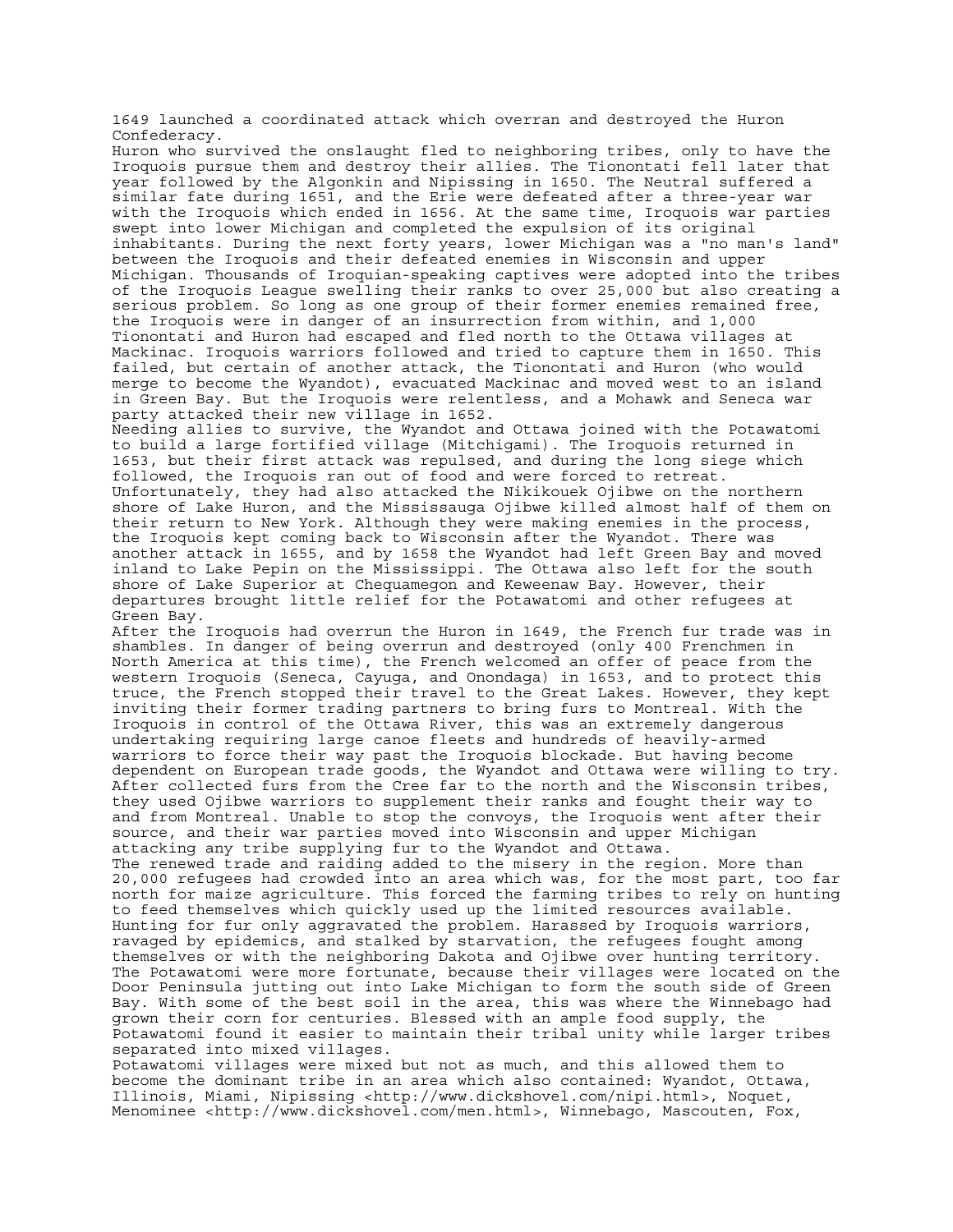Sauk, Kickapoo, several varieties of Ojibwe, and even some Cheyenne, with occasional unfriendly visits from the Dakota, Iowa, and Iroquois. In this tense atmosphere, warfare was constant between shifting alliances based more on locality than tribal affiliation. One example was the Sturgeon War which erupted sometime around 1658 between the Ojibwe and Menominee over fish weirs at the mouth of a river. After the Menominee refused to remove their weirs which prevented sturgeon from moving upstream, the Ojibwe destroyed their village. The survivors fled to their relatives at Green Bay who asked the nearby villages (Green Bay tribes) to help them retaliate against the Ojibwe. Before it was over, the Potawatomi, Fox, Sauk, and Noquet had joined the fighting.

While chaos ruled in Wisconsin, the French peace with the Iroquois ended in 1658 after the murder of a Jesuit ambassador. War resumed along the St. Lawrence, but since there was no longer a peace to protect, Pierre-Espirit Radisson and Médart Chouart des Groseilliers saw an opportunity to ignore the travel ban and renew fur trade in the Great Lakes. Joining a party of Wyandot on their return journey, they reached the west end of Lake Superior and traded with the Dakota. They were arrested and had their furs confiscated when they got back to Quebec in 1660. But by 1664, the French had tired of living in fear of the Iroquois. Canada was placed under the king and a regiment of regular French soldiers was sent to Quebec to deal with the Iroquois. The ban on travel west was also lifted, and in 1665 the fur trader Nicolas Perrot, Jesuit Father Claude-Jean Allouez, and six other Frenchmen accompanied 400 Ottawa and Huron on their return to the Great Lakes. They reached Green Bay in September and spent the winter.

Allouez was interested in re-establishing contact with the Wyandot and Ottawa converts that the Jesuits had made before 1649, but he visited many other villages in the area and observed the Potawatomi were growing corn. Perrot, of course, was interested in more practical matters like fur. During 1665 the French soldiers in Quebec began attacks on the Iroquois homeland, and by 1667 the League had agreed to a peace which included French allies and trading partners. This brought a much-needed period of peace to Wisconsin and allowed the French to travel unmolested to Green Bay and beyond. However, as the dominant tribe in the area, the Potawatomi were not happy with the increased French presence. During the 1660s, some of them had accompanied the Ottawa to Montreal, and they had come home angered by the lack of respect and abuse they had received.

The Potawatomi were also accustomed to being middlemen in the collection of furs for the Ottawa and Wyandot to take to Montreal, and they viewed the French traders at Green Bay as competitors in this enterprise. In 1668 the Potawatomi attempted to bypass the French and trade directly at Montreal, but Perrot thwarted them by building a permanent trading post at La Baye (Green Bay). A Jesuit mission, St. Francis Xavier, was added the following year. As the number of French grew, the Potawatomi lost some of their former influence, and to help their fur trade, the French began mediating intertribal disputes to end the warfare endemic to the region. This also annoyed the Potawatomi who attempted to usurp the French by mediating a dispute between the Illinois and Miami. Despite these problems, the Potawatomi learned to tolerate the French who provided the firearms they were using against the Dakota. In 1671 the Potawatomi provided the guides which took Perrot south to the Miami villages near Chicago.

To keep the French supplied with fur, the Green Bay tribes were forced to hunt farther west, and this brought confrontations with the Dakota. To fight them, the Potawatomi after 1675 were with the Fox, Sauk, and Ottawa, but the Dakota were not easily intimidated and attacked a Potawatomi village near Green Bay in 1677. By this time, the Jesuits had made their first converts among the Potawatomi. One of these was a young warrior from an important family who shortly afterwards was killed by a bear while hunting. In itself, this was not unusual, but the bear had been particularly enraged and ripped his corpse to pieces. The warrior's family felt that the mutilation and dismemberment had to be avenged, so the Potawatomi declared war on bears and, during the next few years, captured and tortured-to-death more than 500 bears.

In 1680 Daniel DeLhut (Duluth) negotiated a truce between the Saulteur Ojibwe and Dakota which allowed French traders to visit the Dakota villages. Unfortunately, the agreement did not include the Keweenaw Ojibwa or the Green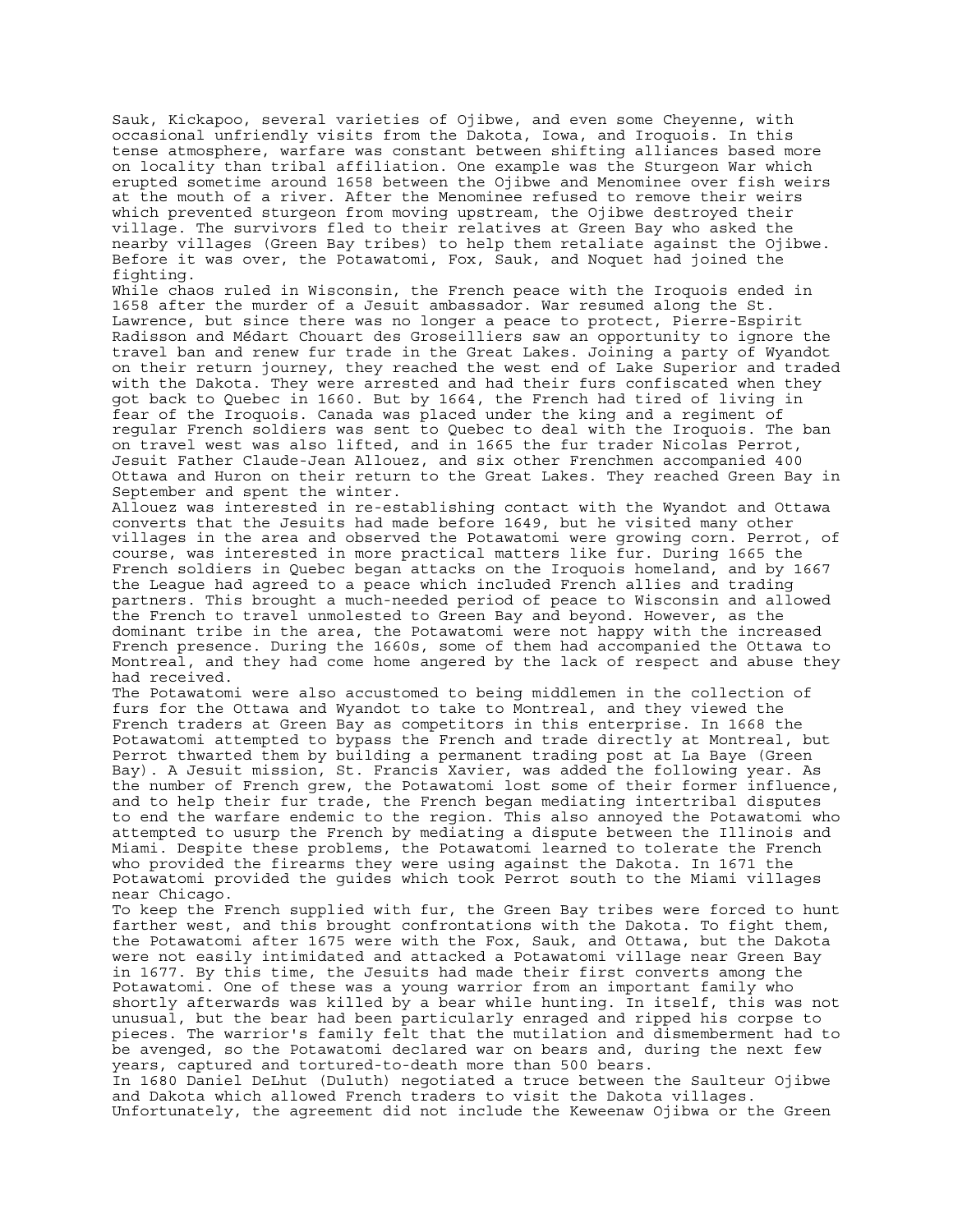Bay tribes. They were still at war with the Dakota and did not want the French to arm their enemies. In 1682 Menominee and Ojibwe warriors of chief Achiganaga murdered two French traders in upper Michigan. DeLhut's attempt to punish Achiganaga and his warriors was frustrated when the Potawatomi and Ottawa let it be known there would be trouble if Achiganaga's punishment was too severe. DeLhut relented and executed only one Menominee, but unrest grew as the French continued to trade with the Dakota. Rumors spread among the Potawatomi that the Jesuits used witchcraft to cause epidemics, and in 1683 the Sauk <http://www.dickshovel.com/sf.html> murdered two Jesuit donné. The Potawatomi chief Onanghisse began to organize a conspiracy to force the French to leave Green Bay.

This might have gotten serious if other events had not intervened. The peace with the Iroquois had ended in 1680 with a series devastating attacks against the Illinois which marked the beginning of the second phase of the Beaver Wars. It is a common mistake to view the French effort in the Great Lakes as unified, when competition between French traders was often as treacherous as any intertribal rivalry. When Robert La Salle tried to open trade with the Illinois Confederacy in 1679, Perrot and the other Green Bay traders took advantage of the traditional animosity between the Miami and Illinois to secretly encourage the Miami and Mascouten to settle at the south end of Lake Michigan and block his access. La Salle slipped past in 1680 and built Fort Crèvecoeur on the upper Illinois River, but this new post caused the Illinois to increase their beaver hunting, the main reason for the Iroquois attacks that year.

With an extraordinary sense of timing, La Salle had left Henri de Tonti in charge of Fort Crèvecoeur and gone back to Quebec when the Iroquois attacked. Tonti and the other French abandoned the post and fled north to Green Bay where they would have starved for all the help they got from the French at La Baye, but Onanghisse's Potawatomi defied Perrot and fed them. Tonti went back later to the devastation the Iroquois had left behind in Illinois. The Iroquois returned the following year, but Tonti afterwards built Fort St. Louis at Starved Rock (Utica, Illinois) and convinced the Illinois and Miami to settle nearby and defend it. The Iroquois failure to take Fort St. Louis in 1684 is generally regarded as the turning point of the Beaver Wars. Encouraged by this victory, the French tried to organize an alliance against the Iroquois, but its first offensive was such a fiasco, Joseph La Barre, the governor of Canada, signed a treaty with the Iroquois conceding most of the Ohio Valley east of the Illinois River.

Up until this point, the French at Green Bay had ignored the trouble their rivals had gotten into down in the Illinois country and had no desire to join the fight against Iroquois. Although concerned by a Seneca attack at Mackinac in 1683, the Potawatomi and other Wisconsin tribes were angry about French trade with the Dakota and had no wish to defend French interests in the south. This changed when Jacques-Renede Denonville replaced La Barre. Orders were issued for the French to end their differences and cooperate with each other. Denonville repudiated LaBarre's treaty, built new forts and strengthened old ones. More importantly, he began to arm and organize an alliance of the Great Lakes Algonquin against the Iroquois. The Potawatomi became an important member of this alliance after it took the offensive in 1687, a date roughly coinciding with the beginning of the King William's War (1688-97) between Britain and France.

By the 1690s the Iroquois were on the defensive and retreating across the Great Lakes to their homeland in New York. This provided an opportunity for the Potawatomi and other refugee tribes to leave the overcrowded conditions near Green Bay for places with better soil and longer growing seasons. The Potawatomi began expanding south along the west side of Lake Michigan apparently adding to their population along the way by taking in Abenaki and New England Algonquin refugees from the King Phillip's War (1675-76) who had immigrated to the Great Lakes. By 1685 there was a Potawatomi village at Milwaukee, another at Chicago in 1695, and at about the same time, almost 1,000 Potawatomi settled on the opposite corner of Lake Michigan near the St. Joseph mission which Father Allouez had established for the Miami in southwest Michigan.

By 1696 the Iroquois had been beaten and were asking for peace, but French influence had declined so much, they had difficulty persuading their allies to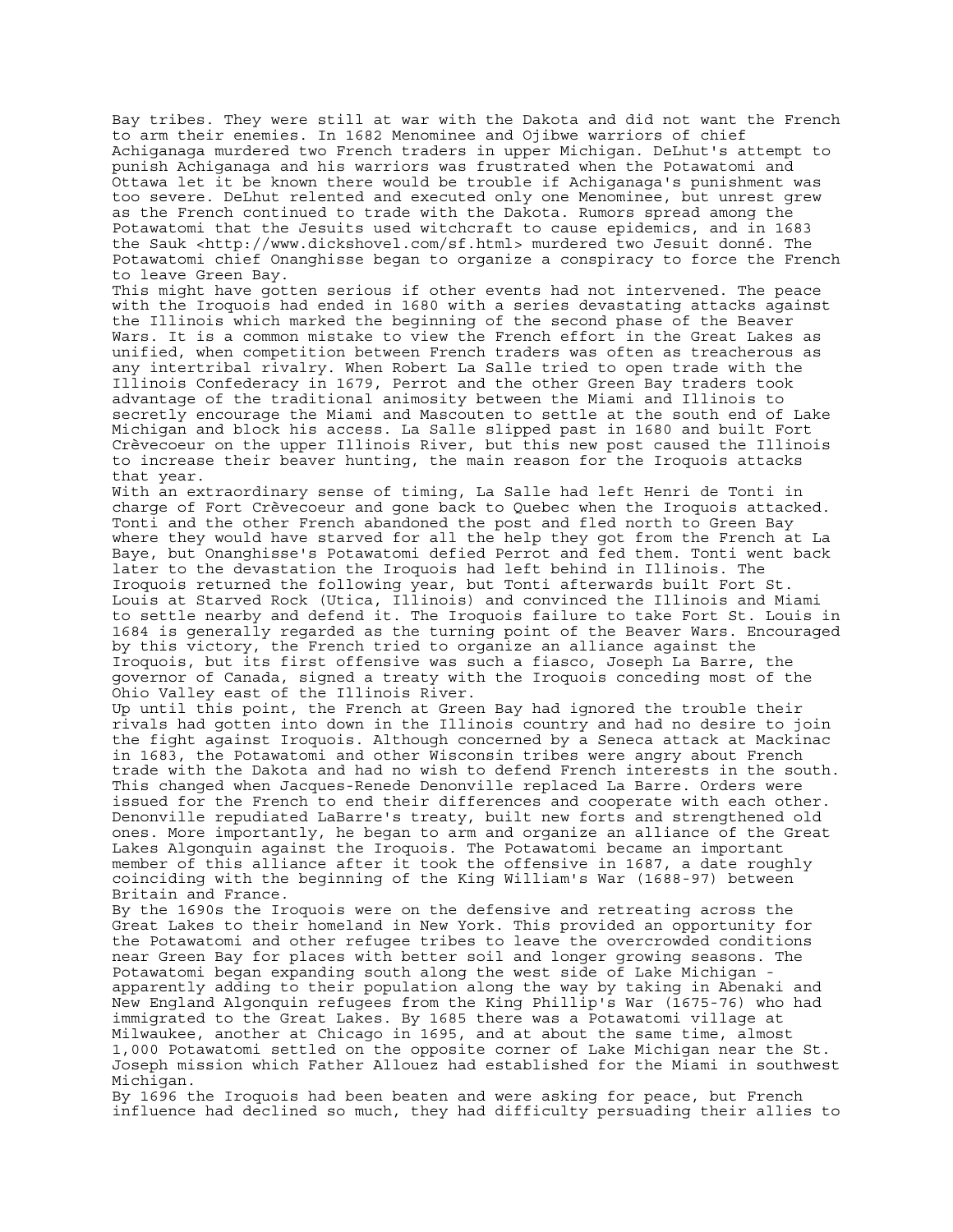agree. The reason was a glut of fur on the European market had caused a drastic fall in the price of beaver. Finally willing to listen to Jesuit complaints about the corruption the fur trade was causing among Native Americans, Louis XIV issued a decree in 1696 suspending the fur trade in the Great Lakes. Without the trade goods needed by their allies, French authority collapsed. Sensing this weakness, the Iroquois offered peace and access to British traders to the Ottawa and Ojibwe if they would break with the alliance. This were refused, but suspicion grew within the alliance that the French would abandon them to make their own peace with the Iroquois. Using every possible argument, the French finally managed to convince the Algonquin to sign a treaty with the Iroquois in 1701 just as another war started with Great Britain - the Queen Anne's War (1701-13). Most of the fighting during this war was in New England and the Canadian Maritimes, while the exhausted Iroquois (except for the Mohawk) honored their agreement with the French and remained neutral. This was fortunate, because the French alliance was unravelling without the fur trade. A fresh round of fighting broke out along the upper Mississippi in western Wisconsin during the 1690s between the Dakota, Ojibwe, Fox, Mascouten, Kickapoo, Illinois, and Miami. The Potawatomi had moved south by this time and were not a major participant. Further east, the British and Iroquois has started trading with French allies and were subverting their loyalty. After several desperate pleas from Canada explaining the situation, permission was finally given for a new post at Detroit to retain the loyalty of the Great Lakes tribes. In 1701 Antoine de la Mothe Cadillac arrived, built Fort Ponchartrain, and invited the Ottawa and Wyandot to settle nearby. Many of them left Mackinac at this time and moved south. Groups of Ojibwe followed and settled just to the north, but to keep French allies from trading with the British, Cadillac kept inviting other tribes to Detroit, including some groups of the Potawatomi who came during 1704. Rather than strengthening the alliance, the French within a few years reproduced the same miserable conditions which had existed in Wisconsin during the 1660s ...too many people and too few resources. Meanwhile, the Ottawa still at Mackinac in 1706 defied the French and prepared a war party to send against the Dakota. This upset the Wyandot and Miami in the vicinity so much, they were planning to punish them by attacking the Ottawa village as soon as its warriors left. However, a Potawatomi warned the Ottawa who ambushed five Miami chiefs and then attacked the Miami village driving them into the French fort. Before the fighting was over, 50 Miami, 30 Ottawa, and two French were dead, and the fighting spread to Detroit. A confusing situation, but indicative of the problems afflicting the French alliance at the time. In response to the fighting at Mackinac, the Ottawa and Miami fought with each other near Detroit that year, and even the Wyandot, Ottawa, and Ojibwe (normally on the best of terms) were having occasional skirmishes over hunting territory in the vicinity. Aware of the tension at Detroit, the St. Joseph Potawatomi decided not to join their relatives and asked for their own trading post and garrison. Unfortunately, the French could not grant this until after the death of Louis XIV in 1715 allowed the trade suspension to be rescinded. Meanwhile, Cadillac had ignored all the warning signs and in 1710 invited the Fox to move to Detroit. Hostile to the French from the time of their first meeting, and angry about the recent Ojibwe attack that the French had encouraged to force them from the St. Croix Valley and Fox Portage in Wisconsin, 1,000 Fox arrived at Detroit accompanied by many of their Kickapoo and Mascouten allies. The Fox were returning to what had been their homeland before the Beaver Wars, and they were not reluctant to inform the other tribes they found living there of this. Within a short time, the Potawatomi, Ottawa, Wyandot, and Ojibwe were demanding that the French order the Fox to return to Wisconsin. When the French ignored them, they took matters into their own hands, and in the spring of 1712, Ottawa and Potawatomi warriors attacked a Mascouten hunting party near the headwaters of the St. Joseph River. The Mascouten fled east to their

Fox allies, and as the Fox prepared to retaliate, the French attempted to stop them. At this point, the Fox, Mascouten, and Kickapoo decided to attack Fort Ponchartrain. The first assault failed and was followed by a siege, but a relief force of Potawatomi, Ottawa, Wyandot, and Ojibwe arrived and fell upon the Fox from the rear. Only 100 Fox escaped during the slaughter which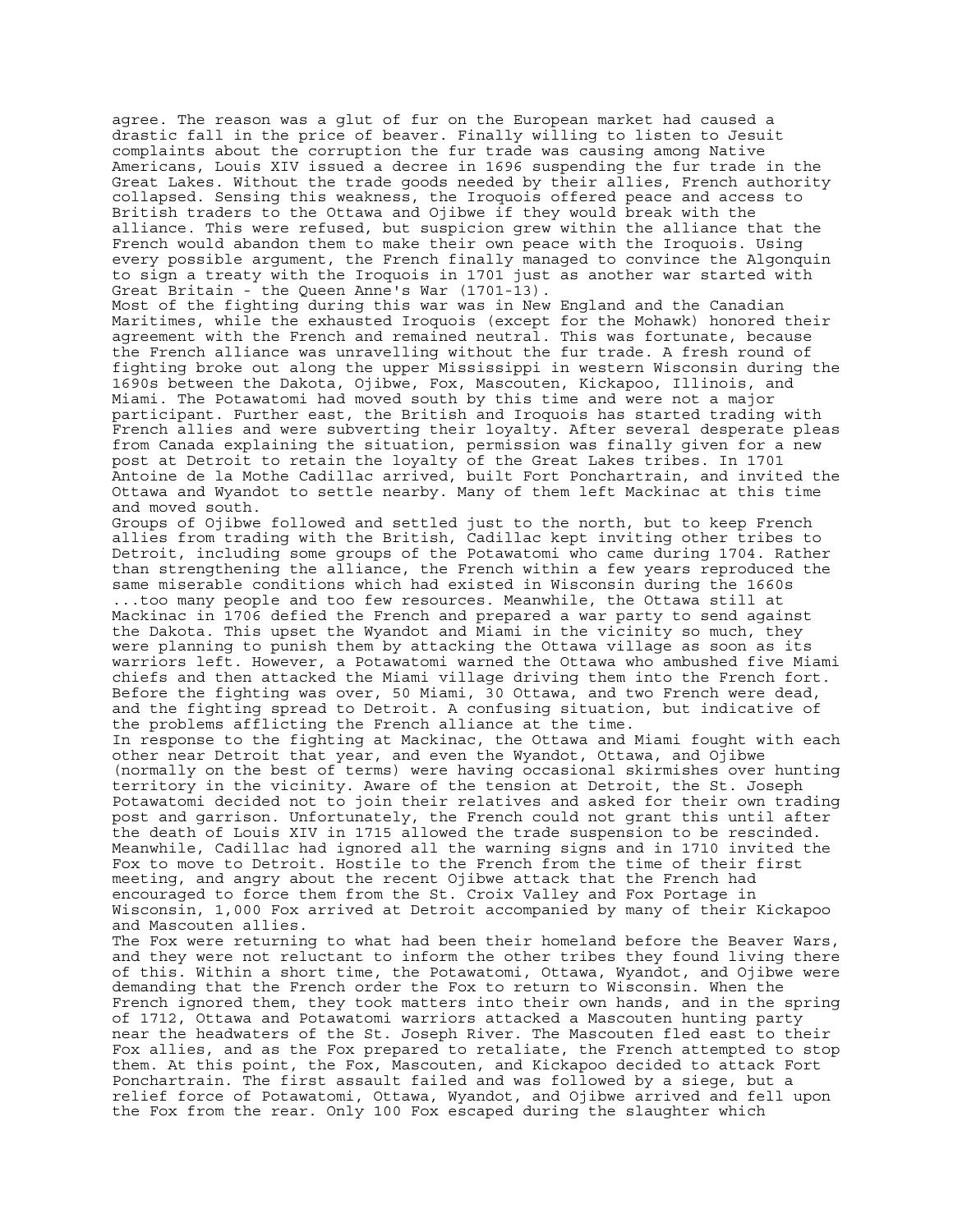followed. Most of these fled to the Iroquois, but some returned to Wisconsin with the Mascouten and Kickapoo. Once there, they joined the Fox who had remained behind and began taking their revenge on the French and their allies for the massacre at Detroit. The Potawatomi were one of the most important French allies during the First Fox War (1712-16), but the French alliance was in such disarray that it took almost three years to gather an effective force to go after the Fox. In 1715 a French-Potawatomi expedition defeated the Kickapoo and Mascouten and forced them to make a separate peace, but the Fox refused to quit and gathered into a fort in southern Wisconsin. The following year, Louis de Louvigny arrived with a large party of Potawatomi, Ojibwe, and Ottawa warriors and laid siege. The French were finally forced to withdraw and afterwards offered peace. The Fox accepted, but both sides remained bitter and distrustful of the other. In the years following, the Fox fought with the Illinois and Osage and continued to antagonize the French. Under pressure from the Potawatomi and other allies to do something about the Fox, the French decided on drastic measures. Although not official policy until approved by the king in 1732, the drastic measures turned out to be genocide - after a war of extermination, any Fox who survived would be sold as slaves to the West Indies. By this time, the Fox had aggravated enough tribes, there was little opposition within the alliance to this. After isolating the Fox from their Dakota and Winnebago allies, the French attacked in 1728. The initial French offensive of the Second Fox War (1728-37 accomplished little, but the Fox afterwards managed to "shoot themselves in the foot" by alienating the only allies they had left, the Mascouten and Kickapoo. When these tribes went over to the French, the Fox were isolated and battered from all sides. In 1730 about 1,000 Fox decided to accept an Iroquois offer of sanctuary and leave Wisconsin, but crossing northern Illinois, they got into a fight with the Illinois. Forced to build a temporary fort to protect their women and children, the Illinois surrounded them and called in the French. The French and their allies (including Detroit and St. Joseph Potawatomi) came from every direction. After a 23-day siege, the Fox were starving and attempted to escape one night during a thunderstorm, but the French and their allies caught up and killed all of them. All that remained after this were the 500 Fox who had stayed in Wisconsin. They fled to the Sauk west of Green Bay, and the French went after them in 1734. When the Sauk refused to surrender the Fox, they were attacked, but the French commander was killed during the assault. In the confusion which followed, the Fox and Sauk abandoned their village and fled west across the Mississippi into Iowa. The French sent another expedition against them in 1736, but by this time their allies were having doubts about genocide. At a meeting in Montreal in the spring of 1837, the Potawatomi and Ottawa asked the French to forgive the Sauk, while the Menominee and Winnebago made a similar request on behalf of the Fox. Faced with a revolt of their allies, a war with the pro-British Chickasaw which had closed the lower Mississippi, and fighting between the Ojibwe and Dakota in Minnesota, the French reluctantly agreed. By 1718 the Potawatomi had replaced the Miami at St. Joseph. Their warriors continued to serve as loyal French allies and raided the pro-British Chickasaw and Cherokee <http://www.dickshovel.com/Cherokee1.html> during 1740-41, but the French had a more serious problem with the increasing competition from British traders. To meet this, the French reoccupied or opened new posts at Michilimackinac, La Baye, Ouiatenon, Chequamegon, St. Joseph, Pimitoui, Miamis, Niagara, De Chartes, and Vincennes, but the damage was done. British goods were generally cheaper and better than what the French could offer, and by 1728, 80% of the beaver at Albany was coming from French allies. This became critical during the King George's War (1744-48) after a British blockade of the St. Lawrence cut the supply of French trade goods. As during the Queen Anne's War, there was little fighting in the Great Lakes during this conflict, but the Potawatomi joined other Great Lakes warriors to travel to Montreal and defend Quebec from a British invasion which never came. However, economic warfare in the Ohio Valley between the British and French continued throughout the war and in the years which followed. Ohio was claimed by the Iroquois by right of conquest, the French by right of discovery, and the British since the Treaty of Ryswick (1697) had placed the Iroquois under their protection. In truth, none of these claims were valid, and Ohio belonged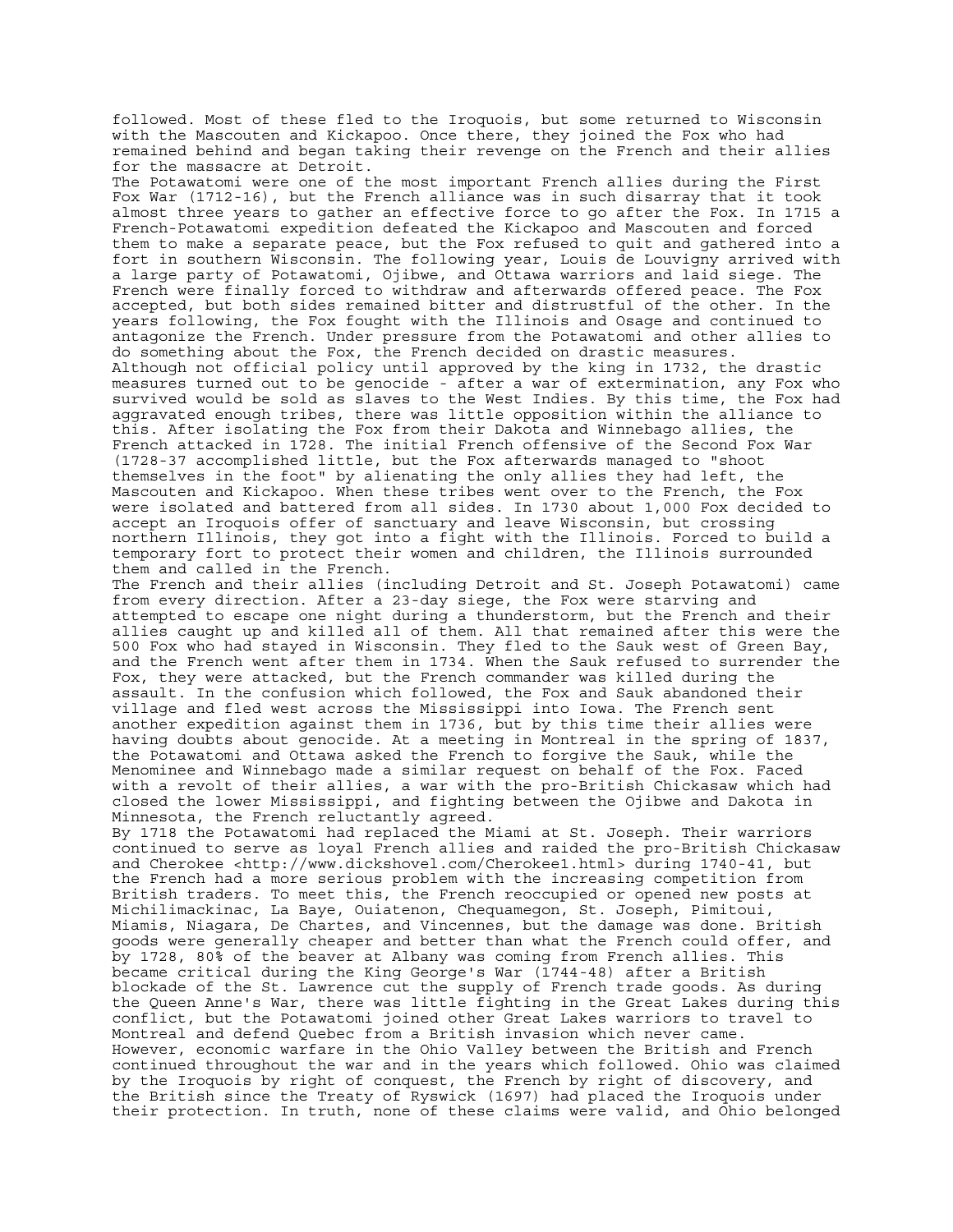to the Shawnee, Delaware, and Mingo (Ohio Iroquois) who lived there. Nominally members of the Iroquois Covenant Chain, the Ohio tribes were independent of the League and had no wish to be dominated by the Iroquois, British, or French. But they did want to trade, and because of this, British traders were able to visit Ohio and trade directly. This proved irresistible to French allies, and in 1748 Orontony's Wyandot at Sandusky burned their French trading post and attempted to organize a revolt against the French at Detroit. This collapsed after Orontony's death in 1750, but was followed by a more dangerous conspiracy of the Miami chief Memeskia (known as La Demoiselle to the French and Old Britain to the British).

Memeskia sacked a French trading post on the Wabash and moved his people east to a new village at Pickawillany (Piqua, Ohio), where he allowed the British to build a trading post. He then invited other Miami, as well as Kickapoo, Illinois and Potawatomi to come to his village to trade. The French noted the defections from their alliance when the Potawatomi and other tribes ceased their attacks on the Chickasaw and Cherokee south of the Ohio River. The French tried to organize an attack on Memeskia to force the Ohio tribes to expel the British, but the Detroit tribes (including the Potawatomi) were thinking of dumping the French for the British and, using the excuse of recent smallpox epidemic, refused to act. In desperation, Charles Langlade, a Métis (mixed blood), gathered a war party of 250 Ojibwe and Ottawa at Mackinac and in June, 1752 attacked and destroyed Pickawillany. "Old Britain" and 30 Miami were killed and the British trading post looted and burned. The attack sent a chilling message to French allies thinking of breaking with the alliance to trade with the British.

By fall, the Potawatomi, Miami, and Wyandot

<http://www.dickshovel.com/hur.html> had apologized to the French and renewed their attacks on the Chickasaw. This encouraged the French to construct a line of forts in western Pennsylvania to block British access to Ohio. Virginia in 1754 sent a young militia major named George Washington to demand the French abandon their new forts, but he got into a fight with French soldiers which started the French and Indian War (1755-63). The Potawatomi supported the French throughout this war, first sending warriors to defeat Braddock's army at Fort Duquesne in 1755, and then east to Montreal to take part in the French campaigns in northern New York in 1756-57. It was during the siege of Fort William Henry in 1757 that their warriors contracted smallpox and brought it back to their villages. The epidemic which swept through the Great Lakes during the winter of the 1757-58 took most of the French allies out of the war. Quebec fell to the British in September, 1759 and Montreal surrendered the following summer.

The French were finished in North America. British soldiers occupied most of their forts in the Great Lakes later that year, and only Fort de Chartes in the Illinois country remained under French control. In 1761 the Potawatomi and other members of the French alliance met with Sir William Johnson at Detroit to learn what to expect from their new British "fathers." Johnson hoped to continue the old French system, but he was overruled by Jeffrey Amherst, the British commander in North America. Amherst despised American colonials, so his feelings about Native Americans are not difficult to imagine. As an economy measure, he ordered an end to the annual presents given to chiefs, increased the prices of trade goods, and restricted supply, especially of gunpowder and whiskey. He then left it to Johnson to deal with the dissatisfaction which was not long in coming. At the Detroit meeting, Johnson discovered that the Seneca were circulating a war belt calling for a general uprising.

Johnson squashed this, but calls for revolt continued. A drought in the Ohio Valley during summer of 1762 brought famine that winter. At the same time Neolin, the Delaware prophet, began preaching a return to traditional native values and a rejection of the whiteman's trade goods. The St. Joseph Potawatomi, who by this time were heavily Catholic due to the Jesuit mission, accepted many of his ideas but gave them Christian interpretations. However, Neolin's most important convert was Pontiac, the Ottawa chief at Detroit, who decided a return to traditional values meant getting rid of the British and bringing back the French. In meetings during the spring of 1763, he secretly organized an revolt which, when it struck in May, captured nine of the twelve British forts west of the Appalachians. The Detroit Potawatomi joined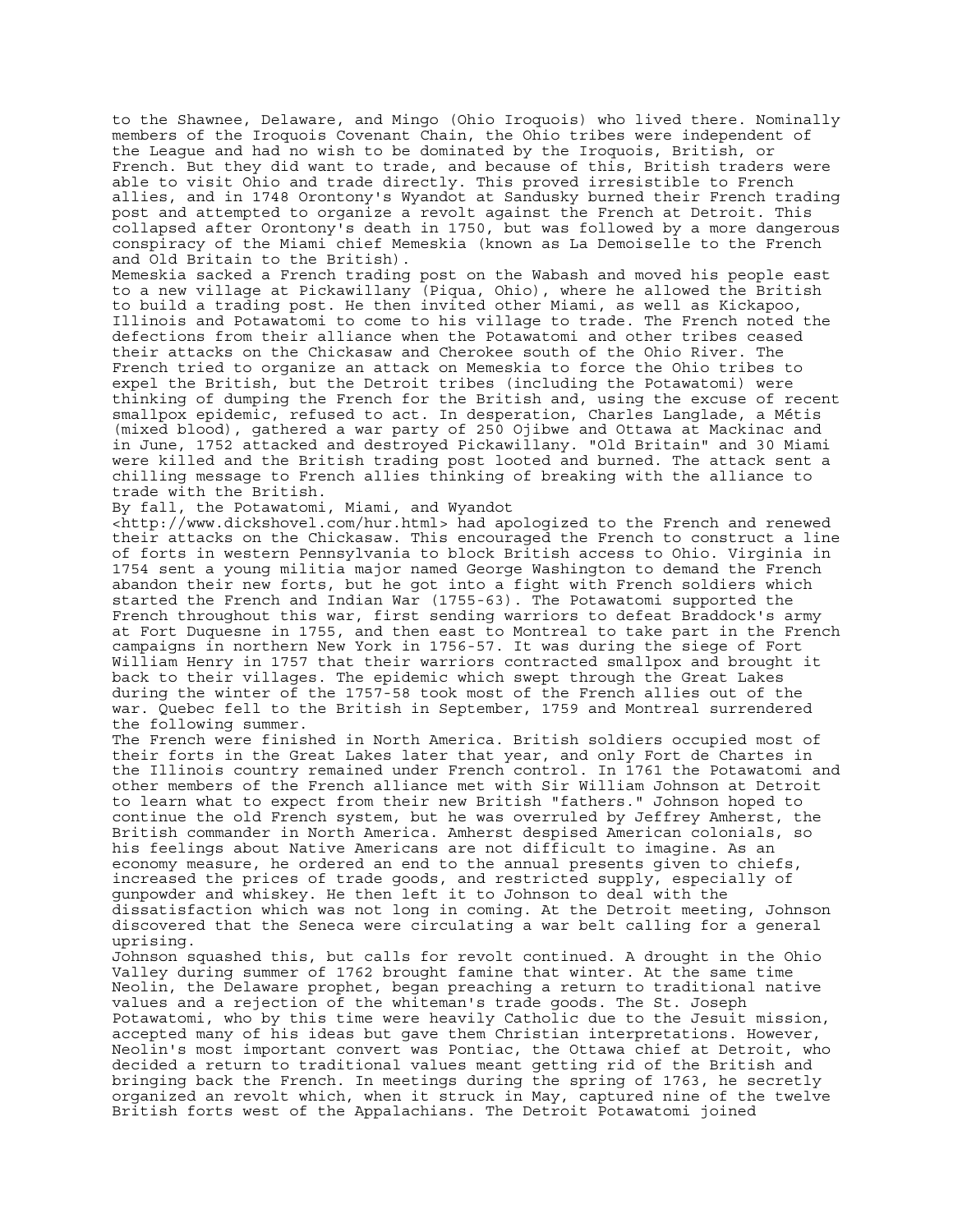Pontiac's attack on Fort Detroit, while the St. Joseph Potawatomi overwhelmed their British garrison. However, the uprising collapsed after the failure to take Forts Pitt, Niagara, and (most importantly) Detroit. Pontiac was forced to abandon the siege and flee west to northern Indiana. As the British rushed troops to the area, the intractable Amherst was replaced by Thomas Gage and the Proclamation of 1763 was issued halting further settlement west of the Appalachians. The Potawatomi and other tribes attended a conference with Johnson at Fort Niagara in July, 1764 and made peace. Gage ended the trade restrictions, and Pontiac signed his own peace in 1766 promising never to fight the British again. Unpopular among his own people because of this and his failure to capture Detroit, he settled in northern Illinois where he still enjoyed a considerable following. There were rumors Pontiac was secretly trying to organize another uprising in the west, but in 1769 he was murdered by a Peoria (Illinois) at the establishment of a British trader in Cahokia. The British were suspected of arranging his assassination, but the wrath of his supporters fell on the Illinois. The Potawatomi allied with the Ojibwe, Fox, Sauk, Kickapoo, Winnebago and Ottawa and avenged Pontiac by destroying the Illinois Confederation. Fewer than 400 Illinois survived this war to reach the protection of the French settlement at Kaskaskia. The victors divided their abandoned lands among themselves, with the Prairie Potawatomi expanding down the Illinois River as far as present-day Peoria. With the Prairie Potawatomi controlling most of northeast Illinois and southeast Wisconsin, the St. Joseph Potawatomi began to push south into northern Indiana. This was particularly annoying to the Miami, who had been giving ground to the Potawatomi for many years, and relations between these two tribes were strained. Their dispute was poorly timed, since the American colonists had forced the British to rescind the Proclamation of 1763 and negotiate with the Iroquois to open the Ohio Valley for settlement. Illegal squatters had started coming after the Pontiac Rebellion, but after the Iroquois cession of Ohio at Fort Stanwix in 1768, the trickle became a flood. Shawnee protests to the Iroquois brought threats of extermination if they resisted, and in 1769 the Shawnee made overtures of alliance to the Potawatomi, Illinois, Kickapoo, Wea, Piankashaw, Miami, Wyandot, Ottawa, Delaware <http://www.dickshovel.com/dela.html>, Mascouten, Ojibwe, Cherokee and Chickasaw. Meetings were held on the Scioto River in 1770 and 1771, but William Johnson's threats of war with the Iroquois kept other tribes from helping the Shawnee and Mingo during Lord Dunmore's War (1774). Afterwards, the British washed their hands of the whole affair, withdrew most of their garrisons, and sat back to watch. Their detachment ended with the outbreak of the Revolutionary War (1775-83) when they armed the Ohio tribes and urged them to attack American settlements. Because the disputed lands were in Kentucky and Ohio, only the Shawnee and Chickamauga Cherokee were involved at first, but by 1779 the British had brought the Detroit and St. Joseph Potawatomi, Saginaw and Mackinac Ojibwe, Delaware, Wyandot, Miami, Ottawa, and Kickapoo into the fight with the "Long Knives" (American frontiersmen) along the Ohio River. France had given Louisiana to Spain in 1763 rather than see it fall into British hands, and the Prairie Bands of the Potawatomi and Kickapoo in central Illinois had become closer to the French traders from St. Louis than the British. Because of this and their remoteness to Ohio, they had remained neutral during the first years of the Revolution and not participated in the attacks on the Kentucky settlements. This changed when George Rogers Clark and his army of 200 Kentucky frontiersmen arrived in the Illinois country in 1778 and surprised the small British garrison at Kaskaskia. Clark also took Cahokia and won the support of the French in the area, but he hated Native Americans and spurned their offers to help capture Detroit. The opportunity slipped through his fingers, and that fall, Colonel Henry Hamilton, the British commander at Detroit (known in Kentucky as the "hair buyer" because he paid for American scalps), recaptured Fort Sackville at Vincennes with a force of Detroit warriors and French. Clark made a daring mid-winter trek across southern Illinois to Vincennes, and after a brief siege, Hamilton surrendered

in February, 1779. The British and French were spared, but Clark and his men executed the warriors with tomahawks. Among the victims were Detroit Potawatomi, Ottawa,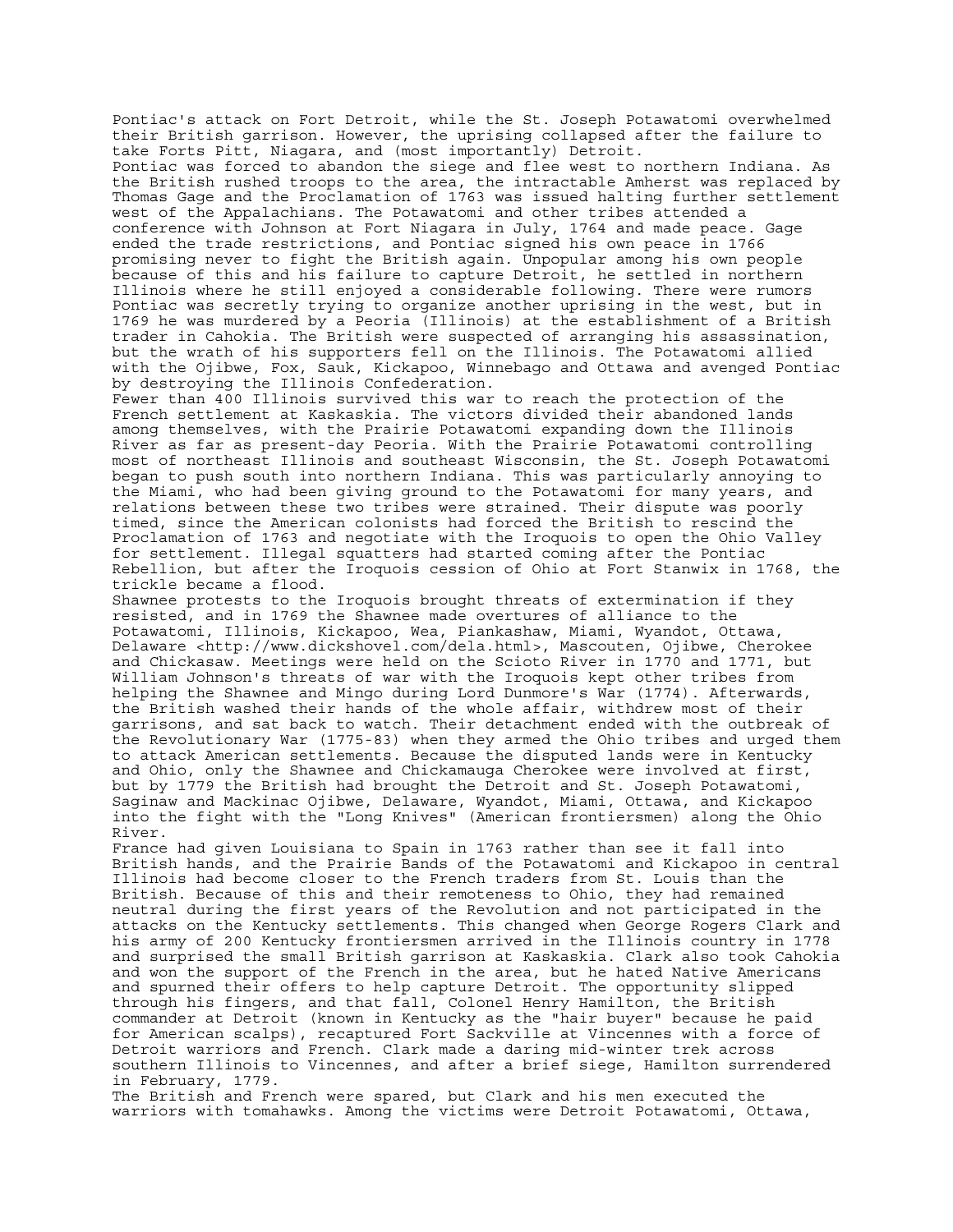Wyandot, and Saginaw Ojibwe, and although Clark had once received overtures of cooperation from almost every tribe in Illinois who traded with the French and Spanish (Potawatomi, Ojibwe, Ottawa, Illinois, Winnebago, Sauk, Fox, Kickapoo, and Miami), this brutality turned most of them against the Americans. For the remainder of the war, only the Milwaukee Potawatomi of Letourneau (Blackbird or Siggenauk) and some of the Illinois remained friendly. During the winter of 1779-80, the British planned an offensive, not only to reclaim the Illinois country, but to seize control of the entire Mississippi basin. By this time, Spain had entered the war against the British, so part of the offensive was directed against them. While British naval forces attacked Spanish posts on the Gulf of Mexico, a column under Captain Henry Bird left Detroit with 600 warriors (150 Potawatomi) in April, 1780 and, adding another 600 as it moved south, struck the settlements south of the Ohio River. Before turning back, Bird's army left a trail of death and destruction throughout Kentucky. Meanwhile, another expedition under Captain Emanuel Hesse moved down the Illinois River to attack St. Louis. However, the Spanish and French were warned of its approach and had ample time to prepare. When the assault by 950 British and their allies (Ojibwe, Fox, Sauk, Winnebago, Dakota, and Potawatomi) finally occurred on May 26th, it was repulsed after heavy losses to both sides. An attack against Cahokia across the Mississippi also failed, and the British retreated without result. Potawatomi participation in the remaining years of the war varied considerably. The Detroit bands remained active in the British cause and in 1782 helped defeat the Colonel William Crawford's army (June) and Kentucky militia at Blue Licks (August) during which Daniel Boone's son Israel was killed. The Milwaukee Potawatomi sided with the Spanish and Americans, and at their suggestion, the Spanish in 1780 launched a retaliatory raid against the British post at St. Joseph, but the British caught the raiders in northern Illinois and killed or captured most of them.

After the Spanish and French entered the war, the loyalty of the heavily Catholic St. Joseph Potawatomi to the British was wavering, so before launching a second attack on St. Joseph, the Spanish promised them a share of the plunder. In January, 1781 Spanish troops of Capt. Eugene Pourre destroyed the British fort and trading post without any resistance from the Potawatomi. The St. Joseph Potawatomi were reluctant British allies at best, and their encroachment into northern Indiana created problems. In 1780 the Miami had attacked a Potawatomi war party heading south to attack the Kentucky settlements, and, to keep both tribes fighting Americans instead of each other, had required Simon De Peyster, the British agent at Detroit, to use all of his skills as a mediator.

The Revolutionary War "officially" ended in 1783 with Treaty of Paris which, because of George Rogers Clark's conquest of the Illinois country, placed the western boundary of the United States at the Mississippi River. "Unofficially," the war continued to 1794 because the British, using the pretext of debts owed to British loyalists (Tories), refused to withdraw from its forts on American territory until these were paid. This, of course, was impossible unless the Americans could sell the lands in Ohio, and the British knew this. Although they urged their native allies to stop attacking American settlements in 1783, they were also encouraging an alliance to keep the Americans out of Ohio. In the fall of 1783, the alliance was formed at a meeting at Sandusky. The British did not attend, but they sent the Mohawk Joseph Brant to speak on their behalf and let it be known they would support the alliance in the event of war with the Americans. The membership ultimately included: Potawatomi, Wyandot, Delaware, Shawnee, Mingo, Iroquois (Canadian), Miami, Wea, Piankashaw, Fox, Sauk, Ottawa, Ojibwe, Kickapoo, and Chickamauga (Cherokee). With more than 2,000 warriors, the alliance was a formidable barrier to American expansion in the Ohio Valley. After forcing the Iroquois to acknowledge their previous cession of Ohio at Fort Stanwix in 1768, the United States tried to establish a boundary with the Ohio tribes through treaty. However, the Americans refused to deal with the alliance because they considered it a British plot (which it was). Instead, they signed treaties with individual tribes at Fort McIntosh (1785) and Fort Finney (1786). Since the chiefs signing these agreements did not represent the alliance (and often their own tribe), the treaties were worthless. To make matters worse, the American commissioners did not represent their frontier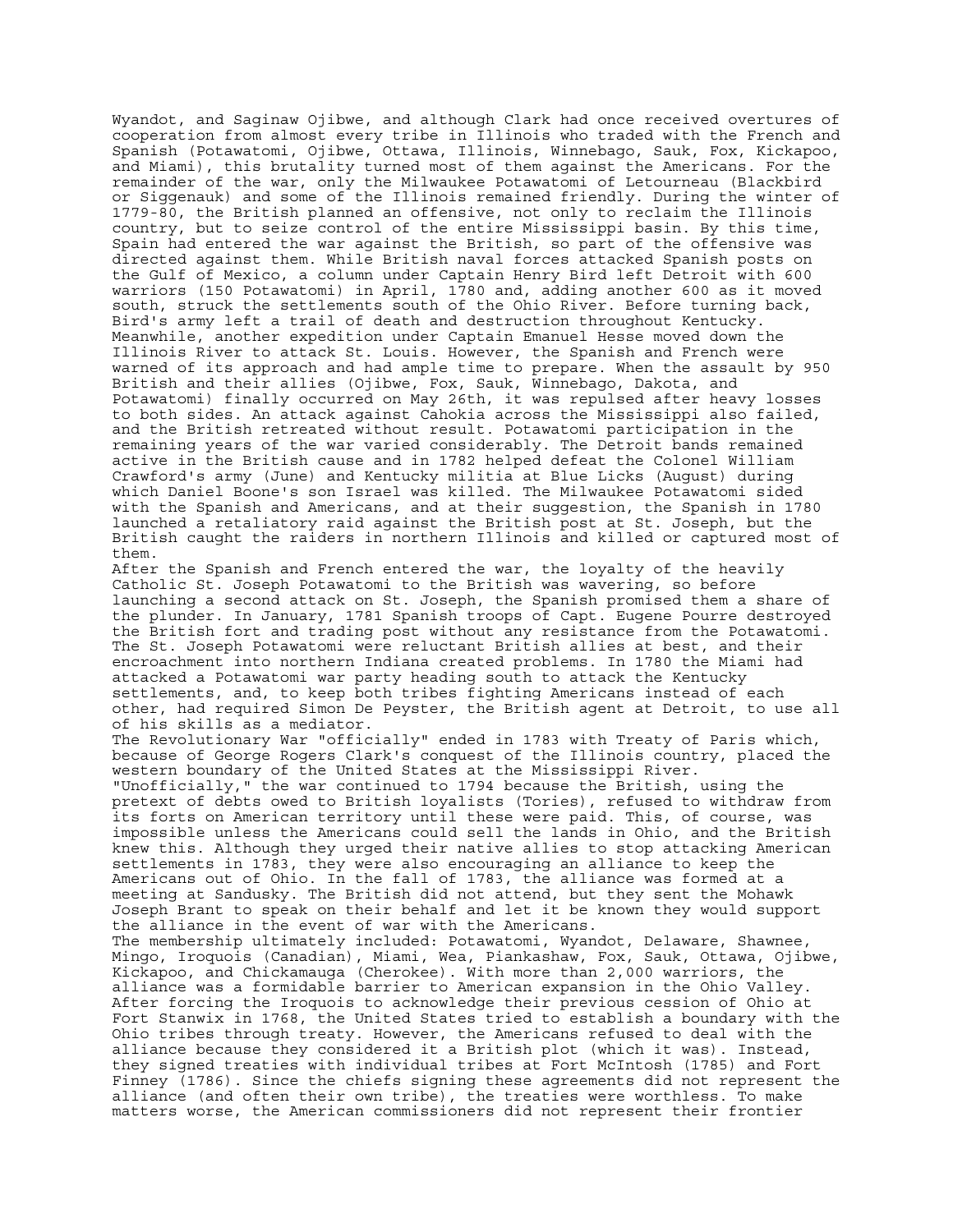citizens who had rid themselves of one government trying to keep them out of Ohio and were ready to take on the one in Philadelphia if it stood in their way. Frontiersmen simply ignored the treaty and moved onto native lands. The tiny American army could not stop this, and when native warriors tried to remove the squatters, there was war. The first council fire of the alliance was at the Shawnee village of Waketomica, but it was burned by the Americans in 1786 and the capital was moved to Brownstown, a Wyandot village near Detroit. As alliance warriors and frontiersmen exchanged raids and atrocities, the government made a final attempt to resolve the dispute by treaty. In December, 1787 the governor of the Northwest Territory, Arthur St. Clair, requested a meeting to be held at the falls of Muskingum River. The alliance met to determine its position, and it was agreed to accept the Muskingum as the boundary. However, there was opposition, and Joseph Brant left the meeting in disgust and went back to Ontario. The Miami, Kickapoo, and Shawnee also pulled out, but the Delaware, Wyandot, and Detroit tribes (including the Potawatomi) decided to attend. The Fort Harmar Treaty (January, 1789) was the first treaty between the United States and Potawatomi. Unfortunately, it was meant very little. There were no Potawatomi villages in Ohio, so they had little stake in the outcome. The signatures of the other tribes were more important, but after the fighting resumed that summer, the alliance was dominated by the militant Shawnee and Miami, and the Americans decided to use force. The initial battles of Little Turtle's War (1790-94) ended in disaster for the Americans. Led by the Miami war chief Little Turtle, alliance warriors inflicted the worst defeats an American army ever received from Native Americans: Harmar (1790) and St. Clair (1791). But the Americans could not afford to quit, and President Washington sent "Mad Anthony" Wayne to Ohio. Wayne was anything but "mad." During the next two years, he trained his "Legion," a large force of regulars to back the frontier militia, and began careful preparations for an offensive to destroy the alliance villages in northwest Ohio. Meanwhile, continuous warfare was taking its toll on the alliance which could not feed its warriors for extended periods. Complaining about the lack of food, the Fox and Sauk left in 1792. At the same time, General Charles Scott attacked the villages on the lower Wabash and captured a large number of women and children which forced the Wabash tribes (Wea, Piankashaw, and Kickapoo) to make a separate peace. By the time it was defeated by the Americans at Fallen Timbers in 1794, the alliance had less than 800 warriors. During their retreat after the battle, the warriors watched the British close the gates of Fort Miami to them rather than risk a confrontation with Wayne's army. In November the British signed the Jay Treaty resolving their differences with the United States and agreeing to leave their forts on American territory. Abandoned by the British, the alliance chiefs assembled at Fort Greenville in August, 1795 and signed a treaty ceding Ohio except the northwest. Negotiations involved an unusually large number from the alliance (the Americans counted 1,130 attended). Of these, 240 were Potawatomi, and the 24 signatures of their chiefs represent the largest delegation to sign the treaty. Although the Potawatomi did not surrender any of their land at Greenville, they received \$1,000 for signing. More than 60 of the Potawatomi who attended mysteriously got sick and died afterwards, and the British claimed they had been poisoned by the Americans. There was no evidence to support this, but the suspicion remained and prepared the way for Tecumseh and his brother, the Shawnee Prophet. An unhappy peace settled across the Ohio Valley afterwards, but in the wake of military defeat, it was a terrible period of social disintegration and breakdown of tribal authority. The Shawnee chief Blue Jacket tried to resurrect the council at Brownstown in 1801, but his efforts were thwarted by Little Turtle and the other "peace chiefs" trying to reach an accommodation with the Americans. They had an impossible task. The Americans had finally gotten Ohio in 1795 but would not be satisfied until they had the entire Ohio Valley. William Henry Harrison arrived as the new governor of the Northwest Territory in 1800 with specific instructions to end native title to their lands through treaty, and he set about his work. The Potawatomi and others signed treaties at Fort Wayne (1803), Fort Industry (1805), and Grouseland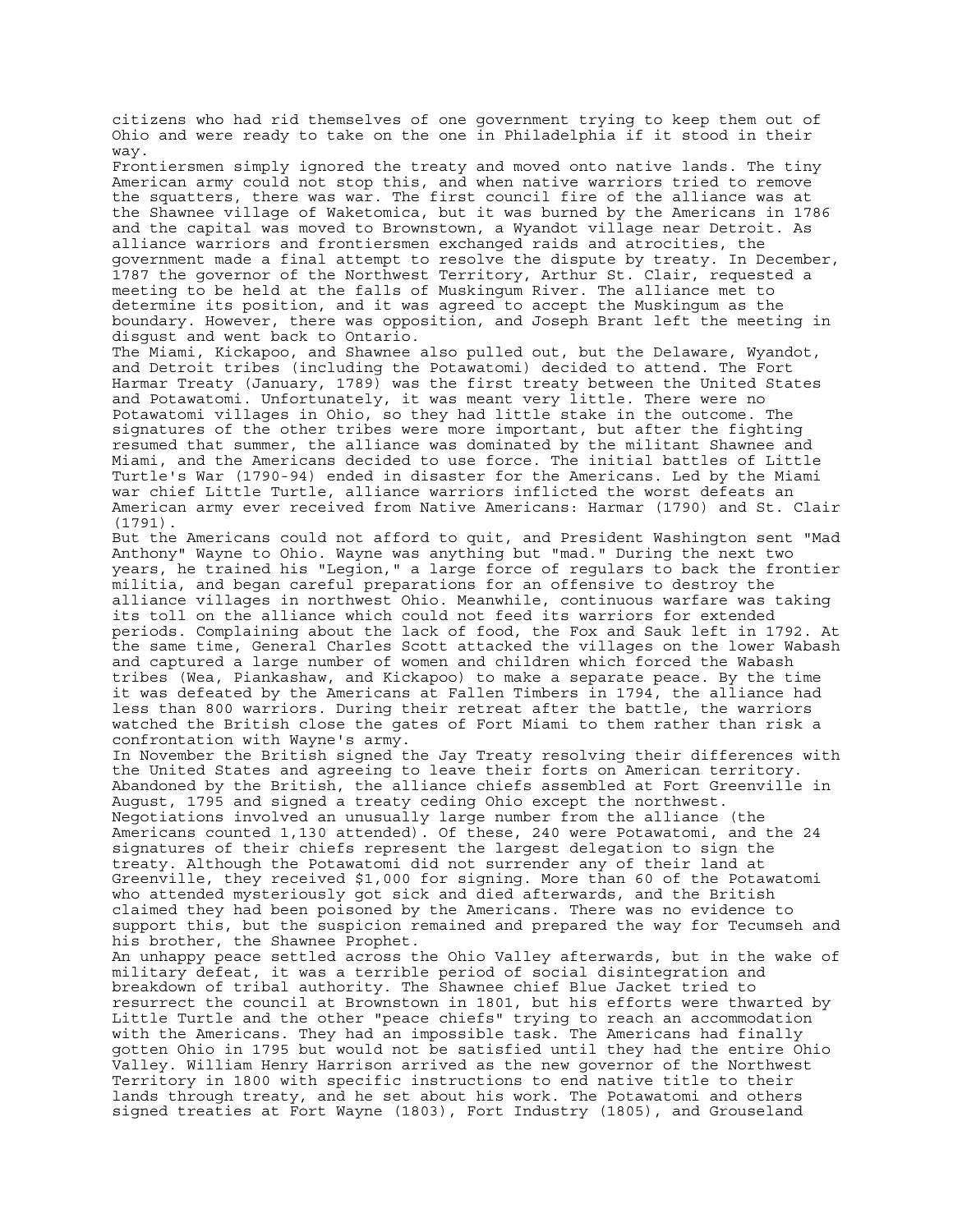(1805), ceding portions of Ohio, Indiana, and Illinois, but it was at the Detroit treaty signed in November, 1807 ceding the southeast quarter of lower Michigan where the Potawatomi for the first time were required to surrender some of their own land. The Americans took a little more at Brownstown in 1808.

It was a good time for a prophet and one arose among the Shawnee. His name originally was Lalawethika, and he was known among the Shawnee <http://www.dickshovel.com/shaw.html> as a drunkard and loud-mouth. In 1805 Lalawethika received a spiritual vision and changed his name to Tenskwatawa "the open door." Unwilling to struggle with his Shawnee name, Americans simply called him The Prophet. His message similar to the Delaware Prophet Neolin's in 1763 - return to traditional values and reject trade goods and whiskey. His brother Tecumseh, a respected war chief, added a political element to this no more land cessions to the Americans. To make this point, the brothers established their village at the treaty line on the abandoned grounds of Fort Greenville. Interest in Tenskwatawa grew quickly, but many turned away after his followers killed some of the Delaware and Wyandot for witchcraft. Tenskwatawa recovered by predicting an eclipse in 1806 (some would say with the help of a British almanac), but he was never able to win widespread support among the important tribes of the old alliance, including the Shawnee. This was partly due to the opposition of the "peace chiefs" who saw the new movement as a threat to their authority. Instead, most support for Tecumseh and the Prophet came from the tribes farther west, the Potawatomi, Kickapoo, Sauk, Fox, and Winnebago who were allies in a bitter war with the Osage west of the Mississippi. They had not yet lost land to the Americans but realized it was only a matter of time. Upset by the American purchase of the Louisiana Territory in 1803, the Dakota sent a wampum belt to the Fox, Sauk, and Potawatomi in 1805 asking them to end their war with the Osage and join an alliance against the Americans. Unsure of what to do, a Potawatomi and Sauk delegation visited the British at Fort Malden (Amherstburg, Ontario) to ask for their support. The British refused to commit themselves, but rumors of war circulated across the frontier during 1806. By the time Tecumseh visited Fort Malden in 1808, the British had changed their minds and gave him every encouragement.

The Prophet's message found fertile ground among the Prairie Potawatomi, especially the band of Main Poche (French for Withered Hand), a war chief and shaman who had spent his life fighting the Osage in Missouri. Main Poche and his people visited the Prophet at Greenville in 1807 and extended an invitation to relocate his village to Tippecanoe in western Indiana. Tenskwatawa accepted and left Greenville in the spring of 1808. There was nothing accidental about the location of Prophetstown to Tippecanoe. It was disputed ground between the Potawatomi and Miami and was intended as an insult to a most important peace chief, Little Turtle of the Miami. In September, 1809 the peace chiefs of the Potawatomi, Kickapoo, Delaware, and Miami met with Governor Harrison at Fort Wayne and ceded over three million acres of southern Illinois and Indiana. When Tecumseh learned of this, he denounced the treaty, threatened the chiefs who signed with death, and promised the provisions would never be carried out.

He made good on his threat when his Wyandot followers executed the old chief Leatherlips in 1810 and sent the alliance wampum belts to Tippecanoe. The reaction of the peace chiefs meeting in Brownstown was to condemn the Prophet as a witch. Tecumseh met twice with Harrison at Vincennes, but their talks almost ended in armed confrontations. In the fall of 1811, Tecumseh left Prophetstown to recruit the Chickasaw, Choctaw, Creek, and Cherokee against the Americans. Before leaving, he warned his brother to avoid a fight with Americans while he was gone. He would have done better to tell Main Poche the same thing. Launching his own protest against the Fort Wayne Treaty, his Potawatomi attacked settlements in southern Illinois throwing the frontier into alarm and bringing out militia. Harrison seized upon this to gather an army and march on Tippecanoe. When it arrived in November, Tenskwatawa ignored his brother's instructions and ordered an attack on Harrison's camp. During the battle which followed, the natives were forced to withdraw, and the Americans captured and burned Prophetstown.

The military defeat at the Battle of Tippecanoe was of little consequence compared with the damage done to Tenskwatawa's reputation as a prophet. When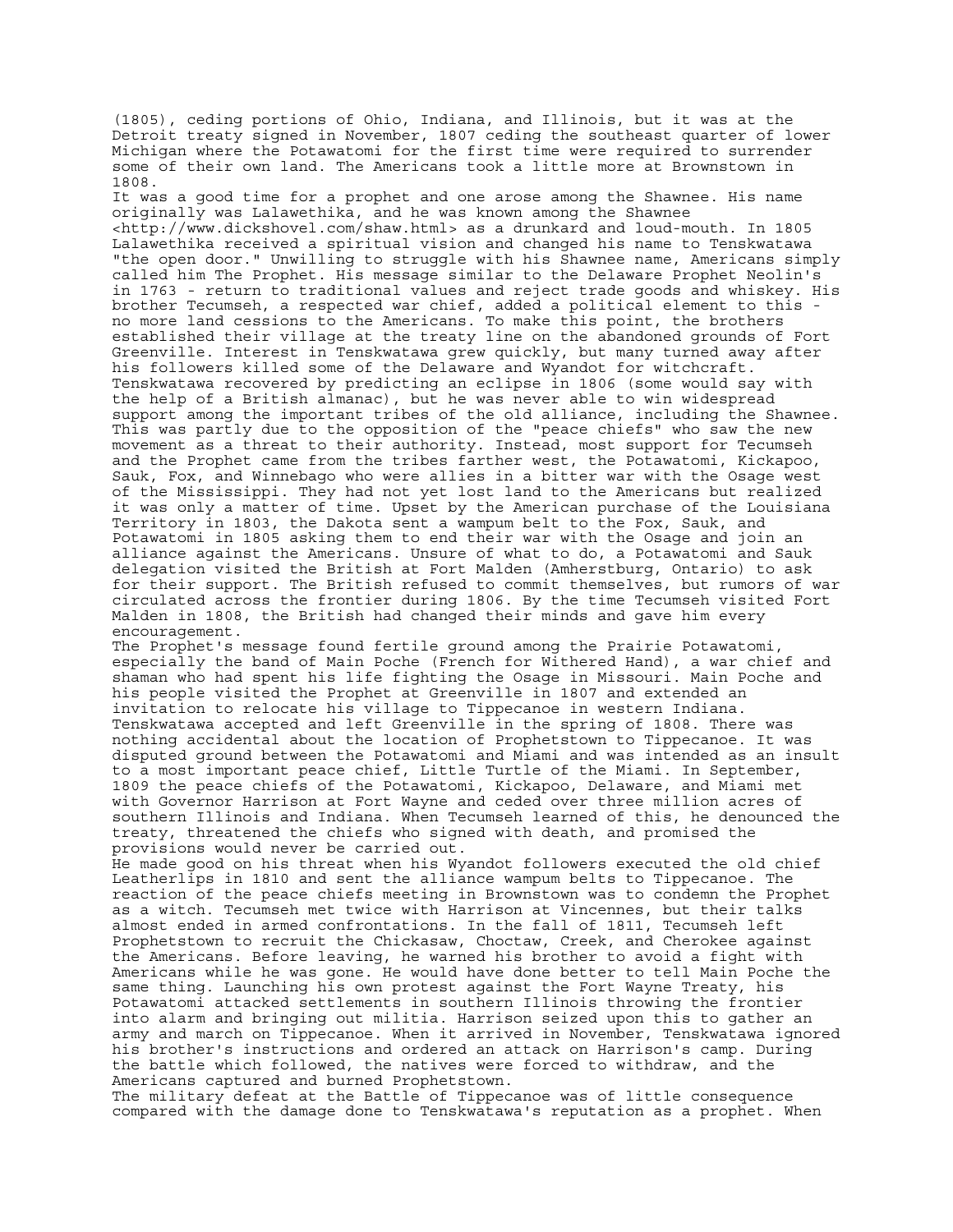Tecumseh returned in January, he had to rebuild his alliance. He had little time for this, since the War of 1812 (1812-14) began in June. Other than Main Poche, the Potawatomi did not automatically join Tecumseh and the British. Thanks to Thomas Forsyth, the American Indian agent at Peoria, the bands of Black Partridge and Gomo (Nasima) on the Illinois River remained neutral, while the Milwaukee Potawatomi stood by the Americans as they had done during the Revolution. The St. Joseph and Huron bands were divided, with some following the Brownstown council's decision to remain neutral and others joining Tecumseh. However, Main Poche was able to convince the Prairie Potawatomi to attack Fort Dearborn (Chicago). Besieged and surrounded the fort's garrison in August received orders from General William Hull to abandon the fort and join him at Detroit. Negotiations were held for a safe withdrawal, but on the night before they were to leave, the fort's commander ordered the fort's powder supply thrown down a well rather than leave it for the Potawatomi as promised. The Indian agent at the fort was William Wells. Captured as a child, he had been adopted by the Miami and was married to Little Turtle's daughter. When Wells saw what was done with the powder, he blackened his face in the traditional Miami manner and prepared for death. On August 16th, the 42-man garrison marched out of the fort and headed east. They had not gone far when the ruined powder was discovered, and they were attacked. Everyone was killed, including Wells. The Potawatomi mutilated his body and ate his heart. Black Partridge arrived too late to save the garrison, but he buried the dead and protected the few civilian survivors from massacre until they could be sent safely to the British at Detroit. Detroit was British because on that same day, General Hull had surrendered his command to a smaller force without a fight - an act which earned him the distinction of being the only American general court-martialed for cowardice and sentenced to death by firing squad (later pardoned by President Madison). Because of the British victory at Detroit and the efforts of the British Indian agent, Robert Dickson, the Potawatomi and warriors >from many tribes joined Tecumseh at Detroit, but Black Partridge, if anything, still leaned towards the Americans. Unfortunately, Illinois territorial governor Ninian Edwards needed to respond to the Fort Dearborn massacre and attacks on Fort Madison (Iowa), and in November, 1812, sent an expedition from Fort Edwards (Edwardsville) under Colonel William Russell to attack the hostile Kickapoo and Potawatomi villages on the Illinois River. As always, the innocent were easier to find than the guilty, and the militia attacked Black Partridge's village on Peoria Lake while he was absent helping to rescue one of Forsyth's relatives. The attack in the middle of the night killed 25-30 Potawatomi including Black Partridge's favorite daughter and her child. After this, all of the Potawatomi were fighting the Americans. Potawatomi warriors went to Ohio and became a major part of Tecumseh's army. They defeated the Americans at the Raisin River, but after William Henry Harrison assumed command of the American forces, the tide turned. The British and their allies failed to take Fort Meigs in northwest Ohio and afterwards began a retreat towards Detroit. Discouraged by the heavy losses and boredom of siege warfare, Main Poche left to pursue his own war against the Americans in Illinois. However, Shabbona and the other Potawatomi remained with Tecumseh. After Perry's victory over the British fleet on Lake Erie, Detroit was abandoned as Harrison's army approached. Tecumseh was killed at the Battle of the Thames in October, 1813 while covering the British retreat across southern Ontario, and the last chance for Native Americans to stop the Americans from taking their land died with him. Although native resistance generally ended after the death of Tecumseh, Potawatomi and Kickapoo attacks in Illinois resulted in an almost separate conflict known as the Peoria War (1813). In August, 150 soldiers from St. Louis came to Peoria by keelboat and began building Fort Clark. An attack by Black Partridge's Potawatomi was repulsed, and soon afterwards, reinforcements arrived in the form of 800 mounted rangers commanded by former Missouri governor Benjamin Howard. The troops destroyed two nearby villages (including Gomo's). Meanwhile, Roger's Rangers from St. Louis attacked and destroyed the Kickapoo-Potawatomi village at "The Bluffs" on the Mississippi (Quincy, Illinois). Faced with overwhelming military force, the Potawatomi ended their last war with the Americans. Sanatuwa and Iatapucky made peace that fall, and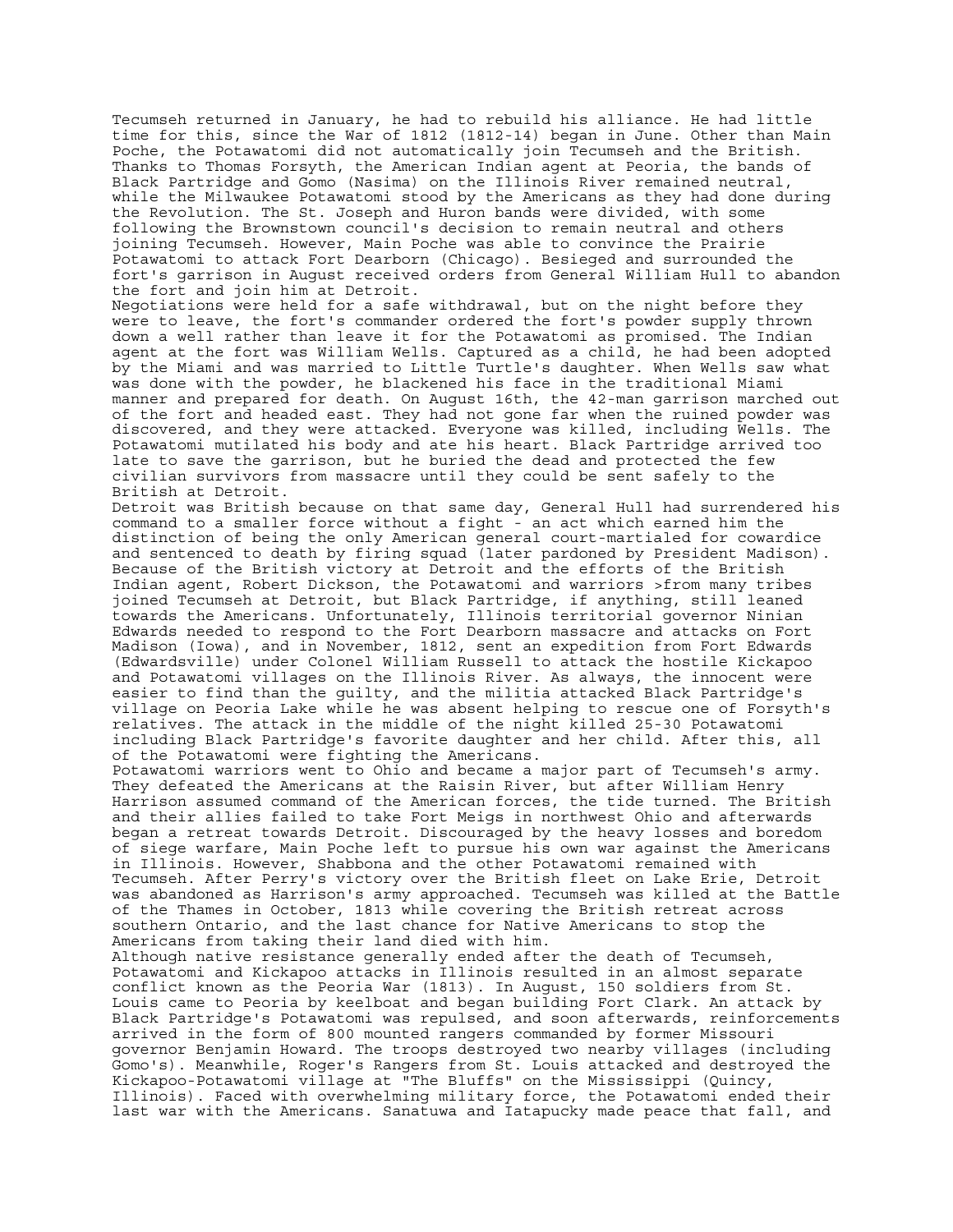Black Partridge met with William Clark (Lewis and Clark fame and younger brother of George Rogers) at St. Louis in January, 1814. Gomo began supplying Fort Clark's garrison with meat and kept the peace even after whites murdered some of his hunters.

The War of 1812 is generally thought to have ended in a stalemate between Great Britain and the United States, but for the Native Americans it was total defeat. With Tecumseh dead and British support gone, there was nothing to stop the Americans. New agencies and forts were added at Green Bay, Chicago, Rock Island, Peoria, Prairie du Chien, St. Paul, and Peoria. The first treaties signed by the Potawatomi after the war made peace and forgave injuries: Greenville (1814) - tribes allied with the Americans (Delaware, Seneca, Shawnee, and Wyandot) made peace with the Miami, Kickapoo, Ottawa and Potawatomi; Portage des Sioux (1815) - Prairie Potawatomi made peace with the Americans; and Spring Wells (1815) - Detroit Potawatomi and other Tecumseh allies agreed to peace and were allowed to return from Canada. However, the Prophet remained in Canada until he was lured back to the United States in 1824 by Governor Lewis Cass of Michigan to convince the Shawnee to leave Ohio and remove to Kansas.

After this, the Americans got down to the business of taking native lands east of the Mississippi. The usual method was to force tribes into smaller areas where their only real income was annuities. Government traders (the only persons allowed to trade with Native Americans) extended credit, and as debts increased, the tribes were forced to sell land to pay. Because the Potawatomi were north of the early settlements, they did not lose much of their land until 1821, but they were called upon earlier to surrender claims to land occupied by other tribes: St. Louis (1816) - Potawatomi surrender claim to western Illinois lands ceded by the Sauk and Fox in 1804; Fort Meigs (1817) - Wyandot ceded three million acres of Ohio, but the Detroit Potawatomi, Ottawa, and Ojibwe lost only 500,000 acres; and St. Marys (1818) - Potawatomi abandon claims to lands in Indiana south of the Wabash and ceded a narrow strip north of the river.

The treaty signed at Chicago in 1821 was the first major land cession by the Potawatomi since 1807 and set the pattern for things to come. The St. Joseph bands surrendered a large tract in southwest Michigan (and a small strip of northern Indiana in exchange for reservations for the individual bands. Four years later, the Forest Potawatomi in Wisconsin participated in the Grand Council at Prairie du Chein (1825) which attempted to prevent intertribal warfare along the upper Mississippi by creating boundaries between tribal territories. The Americans continued to whittle away at Potawatomi holdings with the Wabash Treaty (1826) taking another narrow strip of Indiana north of the Wabash, while the 1827 treaty with the Huron Potawatomi completed the establishment of reservations in Michigan by consolidating several bands and moving them away from the Chicago-Detroit highway.

The treaty at Prairie du Chein in 1825 had little effect on the warfare on the upper Mississippi, but it was enough for American miners to rush into the lead mining area of northwest Illinois and southwest Wisconsin which resulted in a brief war with the Winnebago (Winnebago War) in 1827. In a treaty signed at Green Bay in 1828, the Winnebago, Potawatomi, Ottawa, and Ojibwe surrendered their claims to the area. That same year, the St. Joseph Potawatomi ceded another small area along Lake Michigan which included parts of Michigan, Indiana, and Illinois, and in response to growing white settlement, the Prairie Potawatomi in 1829 gave up part of northern Illinois and southern Wisconsin and agreed to a series of reservations. Within the brief period of eight years, the Potawatomi lost 70% of their land and allowed themselves to be confined on small reservations where it was almost impossible to support themselves. With the Indian Removal Act of 1830, the stage was set for their removal to west of the Mississippi.

This was delayed while the government focused on getting Blackhawk's Sauk at Rock Island to accept the 1804 treaty and leave western Illinois. The opportunity came in 1831 during a war between the Fox and Dakota, when Blackhawk moved his people across the river into Iowa to defend the Fox. After the danger passed, the army refused to allow him to return to his village in Illinois. The matter would have been settled here if Blackhawk had not spent the winter in Iowa fuming and listening to the arguments of his friend Neopope and the Winnebago Prophet (White Cloud). Wampum belts arrived from the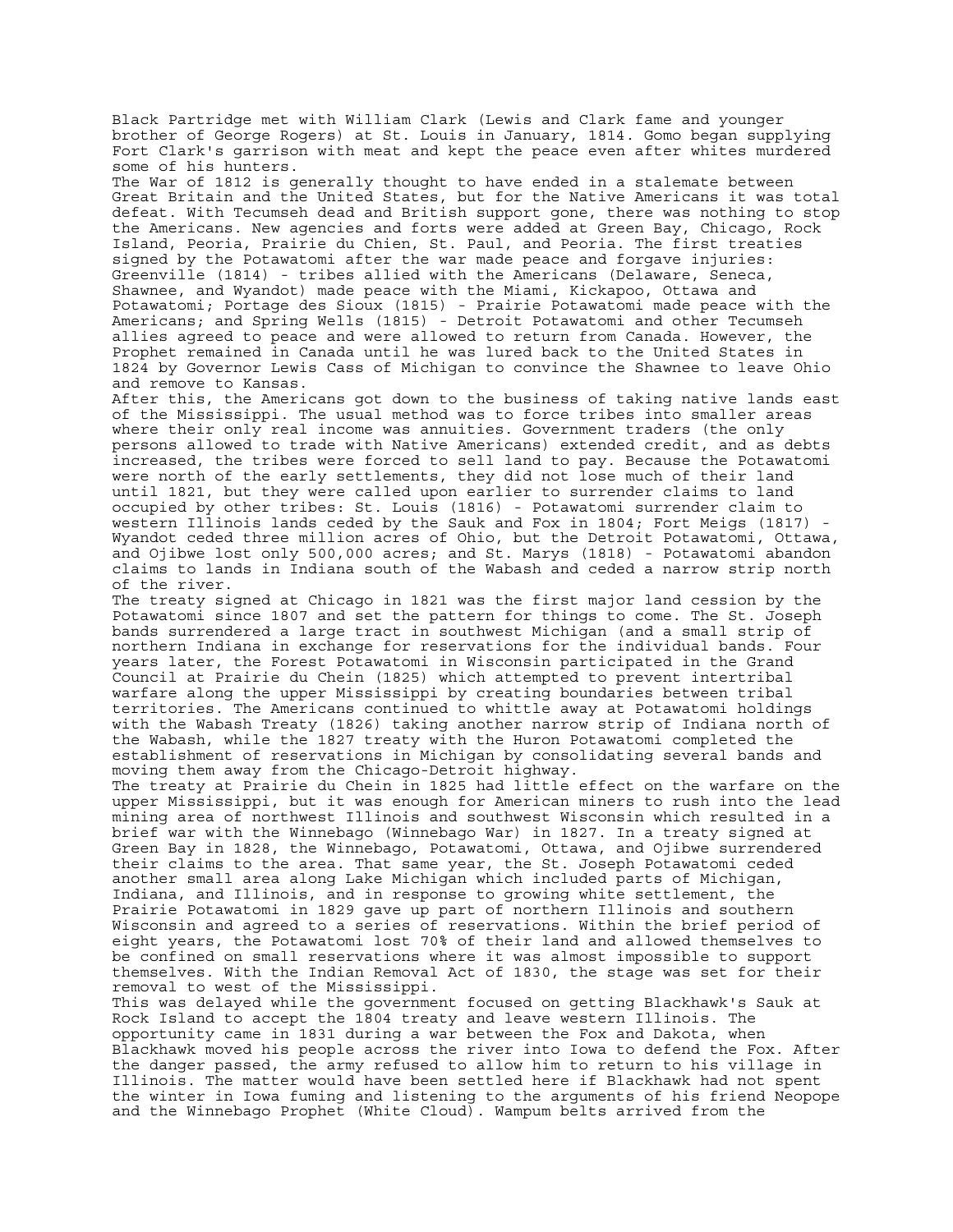Winnebago and Potawatomi which convincing Blackhawk they would support him if he defied the Americans and crossed back into Illinois. In June he led 2,000 Sauk across the Mississippi and started the Blackhawk War (1832). Avoiding Fort Armstrong at Rock Island, Blackhawk moved northeast up the Rock River to contact the Potawatomi and Winnebago. Although the alarm was out and the militia was assembling all over Illinois, there had been no hostilities up to this point. Blackhawk went into camp upstream from Dixon's Ferry and left for a council with the Potawatomi. At this meeting, it became clear that Shabbona and the other Potawatomi chiefs would not join him, and Blackhawk decided to return to Iowa. A messenger was dispatched to request safe passage from the army, but he had no sooner left than mounted militia arrived and prepared to attack his camp. Blackhawk tried to arrange a truce, but his messengers were taken prisoner and the next group was fired upon. The militia then killed their prisoners and charged after the Sauk, only to panic when they ran into what they thought was an ambush. At the Battle of Sycamore Creek (Stillman's Defeat), 250 mounted militia were routed by less than 40 Sauk warriors.

Although he had stayed with Tecumseh until his death in 1813, Shabbona had accepted the outcome and afterwards tried to get along with the Americans. His influence was the main reason the Potawatomi had refused to support Blackhawk, but after the Sauk victory at Sycamore Creek, several Potawatomi bands were considering fighting the Americans. Shabbona rode to the scattered villages to stop this, but at Big Foot's village, his arguments fell on deaf ears, and he was taken prisoner. Some Potawatomi felt this was an affront to a chief who had come for a council, and he was released but had to flee for his life. Aware that some Potawatomi warriors were planning to join Blackhawk and avenge old injuries from settlers in the area, Shabbona rode all night and warned the whites to leave.

Some did not listen, and Potawatomi warriors killed 16 whites at Indian Creek (near Ottawa). Shabbona volunteered his people as scouts for the Americans during the pursuit of the Sauk into Wisconsin. Afterwards, he was hailed as the "whiteman's friend," but this did not prevent the cession of five million acres at the Treaty of Chicago (September, 1832) or the removal of his people to Iowa. Shabbona got to keep a small reserve in Illinois for his loyalty and service. The Sauk never forgave him for what they considered a betrayal, and Neopope made an unsuccessful attempt in Kansas to assassinate him during the fall of 1837. This forced Shabbona to return to Illinois until Neopope died in 1849. He lived with his people in Kansas for the next two years, but when he returned to Illinois in 1851, he discovered whites have taken his land. Almost 80 at the time, Shabbona cried. He died in 1859 and was buried at Ottawa. In 1903 white citizens erected a monument in his honor but never returned his land.

The Prairie Potawatomi were removed in 1834 along with Ojibwe and Ottawa of northern Illinois and southern Wisconsin and assigned a land between the Missouri and Little Platte Rivers known as the Platte Purchase. Some bands refused to leave and moved north to lands belonging to the Menominee and Ojibwe. A few went to Canada to escape. In 1836 the southern part of the Platte Purchase was added to the state of Missouri. A brief war ensued (Heatherly War) that year after the Potawatomi killed two white men. Army dragoons and Missouri militia attacked the Missouri Band of the Sauk and Fox in retaliation (a not-too subtle suggestion to move), and in 1837 the Potawatomi were relocated north of the Missouri line to a reservation near Council Bluffs. It was not a peaceful place. In 1841 a hunting party of 16 Delaware and a Potawatomi were attacked by the Dakota near the Sioux Fork of Mink Creek in Iowa. Only the Potawatomi escaped to reach the Sauk and Fox villages. A Sauk and Fox war party caught the Dakota raiders and killed them. The removal of the Potawatomi of the Woods from Michigan and Indiana did not proceed as smoothly. Rather than agree to immediate removal, they signed two treaties in October, 1832 (Tippecanoe or Wabash Treaties) ceding most of their remaining land in exchange for reserves and annual annuities. This temporary solution continued while American agent A.C. Pepper negotiated a series of treaties with the individual bands (four in 1834 and eight in 1836) to cede their reserves and agree to removal. Once this was done, a collective agreement with five bands was signed in February, 1837 at Washington, D.C. The chiefs signed, but there was widespread resistance to this agreement. Some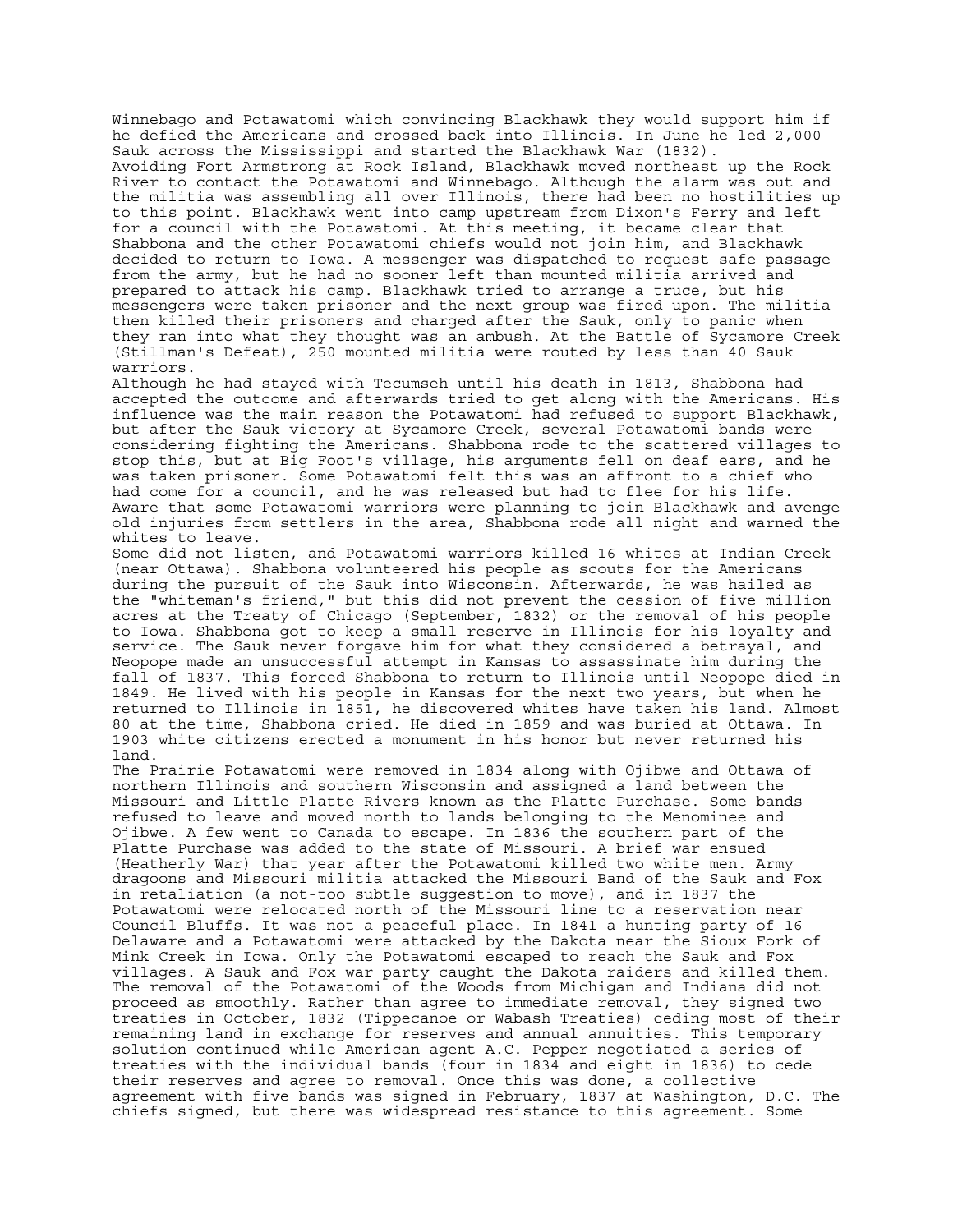bands simply slipped across the border into Ontario where they have remained ever since. Others were not so passive, and the chief at Nottawaseepe was poisoned by his own people while trying to convince them to accept removal. Menominee and his band at Twin Lakes, Indiana refused to sign any of the treaties. Confronted at a meeting in July, 1838, he still refused to sign or leave Indiana.

Indiana governor David Wallace sent General John Tipton to force removal. He arrived at Menominee's village on August 30th and arrested every Potawatomi there. Menominee was thrown into a caged wagon. The soldiers burned the village, and on September 4th, 859 Potawatomi departed on what they would call the "Trail of Death." Not as nearly as famous as the Cherokee Trail of Tears, it was every bit as deadly. The second day out, the first child died, and 51 Potawatomi became too sick to continue. By the time they reached Logansport, four more children were dead. The 300 who were sick required a halt so a hospital could be erected. The march continued across northern Illinois until it reached the ferry crossing the Mississippi at Quincy, Illinois. The Potawatomi camped outside the town for a few days while the ferry carried their baggage across. When Sunday came, more than 300 of these "wild Indians" attended mass at the local Catholic church. The church was less than a half mile from the site of the Potawatomi village destroyed by Roger's Rangers in 1813.

Less than 700 Potawatomi arrived at Osawatomie in November. Half of the graves marking their route were filled with their children. Among the casualties was Father B. Petit who had volunteered to accompany his congregation on their journey to Kansas, but he became ill when they reached the Illinois River and died at St. Louis in February, 1839. Some Potawatomi remained behind and hid for many years. Laws were passed as late as 1870 to force their removal but never enforced. They remain today as part of the Huron and Pokagon Potawatomi in southern Michigan. The Potawatomi of the Woods remained on their reservation in eastern Kansas for almost eight years. In 1846 the government decided to consolidate the two groups of Potawatomi into a single tribe on one reservation. By this time the Ojibwe and Ottawa who had accompanied the Prairie Potawatomi west had merged with them, but it was still necessary to have both groups of Potawatomi sign the agreement. This was accomplished in June, and in exchange for \$850,000 for their old reserves, both groups moved to a new reservation north of Topeka in 1847.

The merger into a single tribe did not go well. The Prairie Potawatomi bands were more traditional and clashed with the more acculturated Potawatomi of the Woods. The balance between the two factions was disturbed in 1850 by the arrival from Michigan of 650 members of the Mission Band. They settled near the St. Mary's Mission. Some of the more traditional Potawatomi could not adjust to these circumstances and left with the Kickapoo for northern Mexico in 1852. Besides their internal divisions, there were serious problems with the Pawnee and other plains tribes. Many of the immigrant tribes in Kansas removed from east of the Mississippi supported themselves by becoming professional hunters, a source of considerable annoyance to the plains tribes who depended on the buffalo for food. This was aggravated by traffic through the Platte Valley to Oregon during the 1840s and the California gold rush in 1849. The increased traffic decimated the Platte River buffalo herd forcing the Pawnee and Cheyenne to hunt south in central Kansas. Hungry, they were not inclined to share this hunting territory with a bunch of "defeated Indians" from the east.

After several Pawnee attacks designed to keep them confined to their reservation villages, the Potawatomi declared war in 1850. Supported by other immigrant tribes, a battle was fought along the Blue River in June. The Pawnee lost 40 warriors in this engagement and afterwards were inclined to leave the Potawatomi alone. In 1861, Kansas became a state. Unlike the Delaware, Wyandot, and Shawnee farther east, the western location of the Potawatomi protected them from the fighting in eastern Kansas between pro- and antislavery forces after Kansas was opened for white settlement by the Kansas-Nebraska Act in 1854. This was especially apparent in the case of the Potawatomi of the Woods. Their old reservation was the site of some of the worst incidents: the Potawatomi Massacre (1856); and the Marais des Cygnes Massacre two years later. Their location also kept the Potawatomi from the American Civil War.